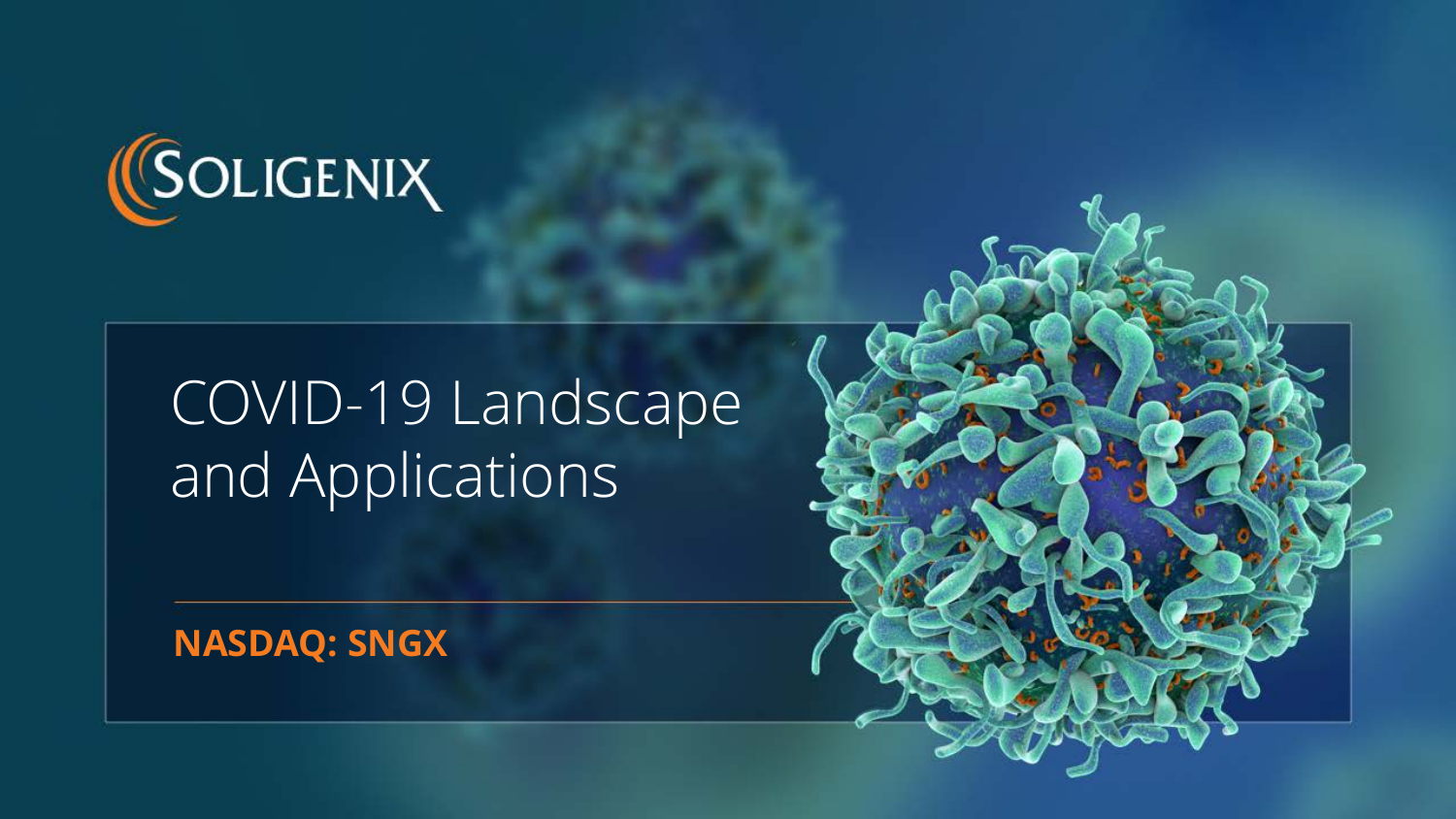### Forward-Looking Statements

This presentation contains forward-looking statements. All statements other than statements of historical facts contained in this presentation, including statements regarding our future results of operations and financial position, business strategy, prospective products and product candidates and their development, regulatory approvals, ability to commercialize our products and product candidates and attract collaborators, reimbursement for our product candidates, research and development costs, timing and likelihood of success, plans and objectives of management for future operations, our ability to obtain and maintain intellectual property protection for our product candidates and their development, competing therapies, and future results of current and anticipated products and product candidates, are forward-looking statements. These statements involve known and unknown risks and uncertainties, such as experienced with the COVID-19 outbreak, and other important factors that may cause our actual results, performance or achievements to be materially different from any future results, performance or achievements expressed or implied by the forward-looking statements, many of which are disclosed in detail in our reports and other documents filed with the Securities and Exchange Commission. Because forward-looking statements are inherently subject to risks and uncertainties, some of which cannot be predicted or quantified and some of which are beyond our control, you should not rely on these forward-looking statements as predictions of future events. The events and circumstances reflected in our forward-looking statements may not be achieved or occur and actual results could differ materially from those projected in the forward-looking statements. Except as required by applicable law, we do not plan to publicly update or revise any forward-looking statements contained herein, whether as a result of any new information, future events, changed circumstances, or otherwise. Certain information contained in this presentation and statements made orally during this presentation relate to or are based on studies, publications, surveys and other data obtained from third-party sources. In addition, no independent source has evaluated the reasonableness or accuracy of Soligenix, Inc. internal estimates and no reliance should be made on any information or statements made in this presentation relating to or based on such internal estimates.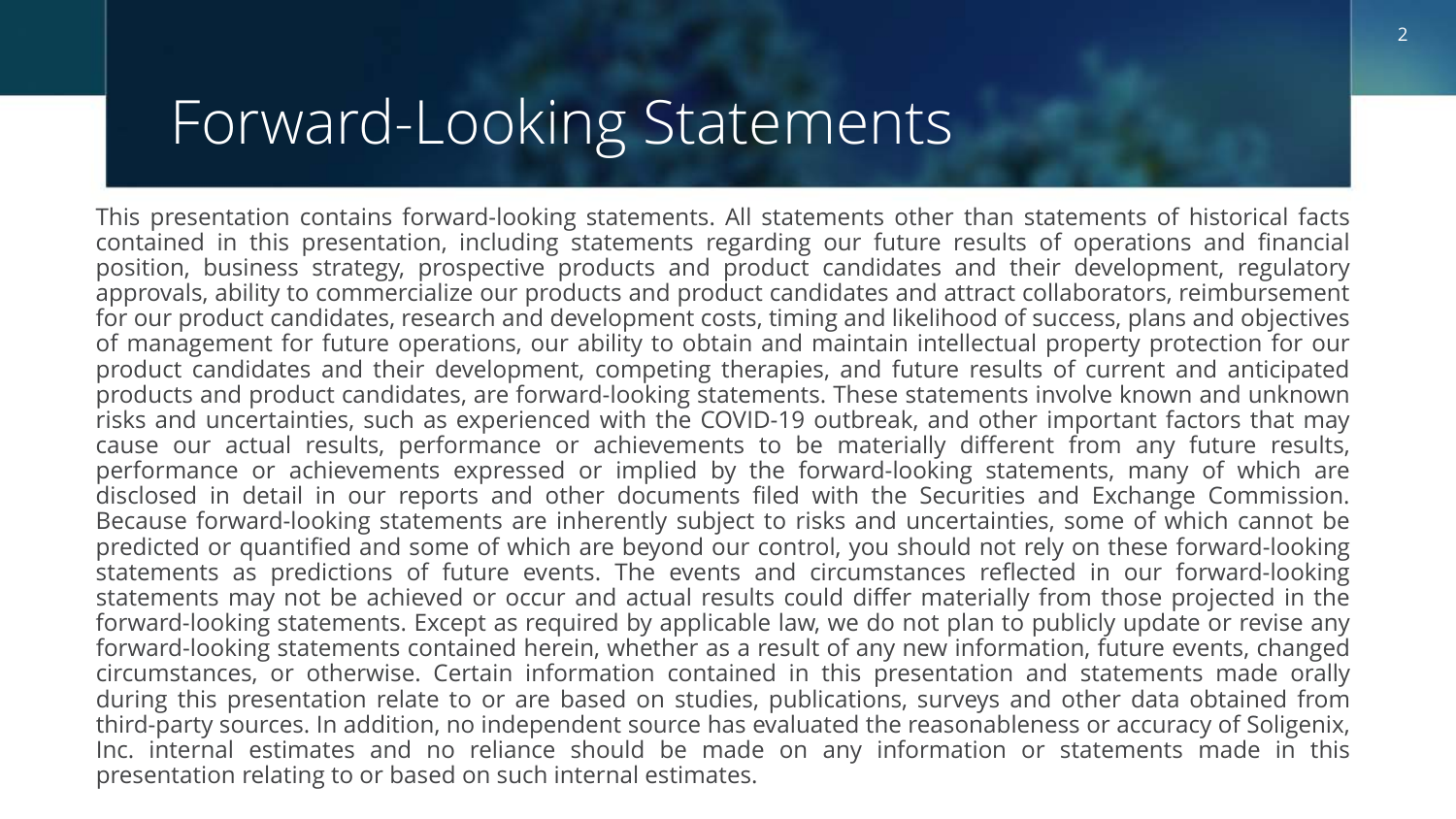## Agenda

- ▶ Corporate overview Dr. Christopher Schaber, President & CEO, Soligenix
- ▶ COVID-19 and vaccine overview Dr. Axel Lehrer, Associate Professor, University of Hawaii
- ▶ CiVax program overview Dr. Oreola Donini, CSO, Soligenix
- ▶ Dusquetide in COVID-19 Dr. Oreola Donini
- 
- 
- 
- ▶ COVID-19 vaccine market Daniel Ring, MBA, Vice President, Business Development & Strategic Planning, Soligenix
- ▶ Closing summary Dr. Christopher Schaber
- $\triangleright$  Question and Answer All
-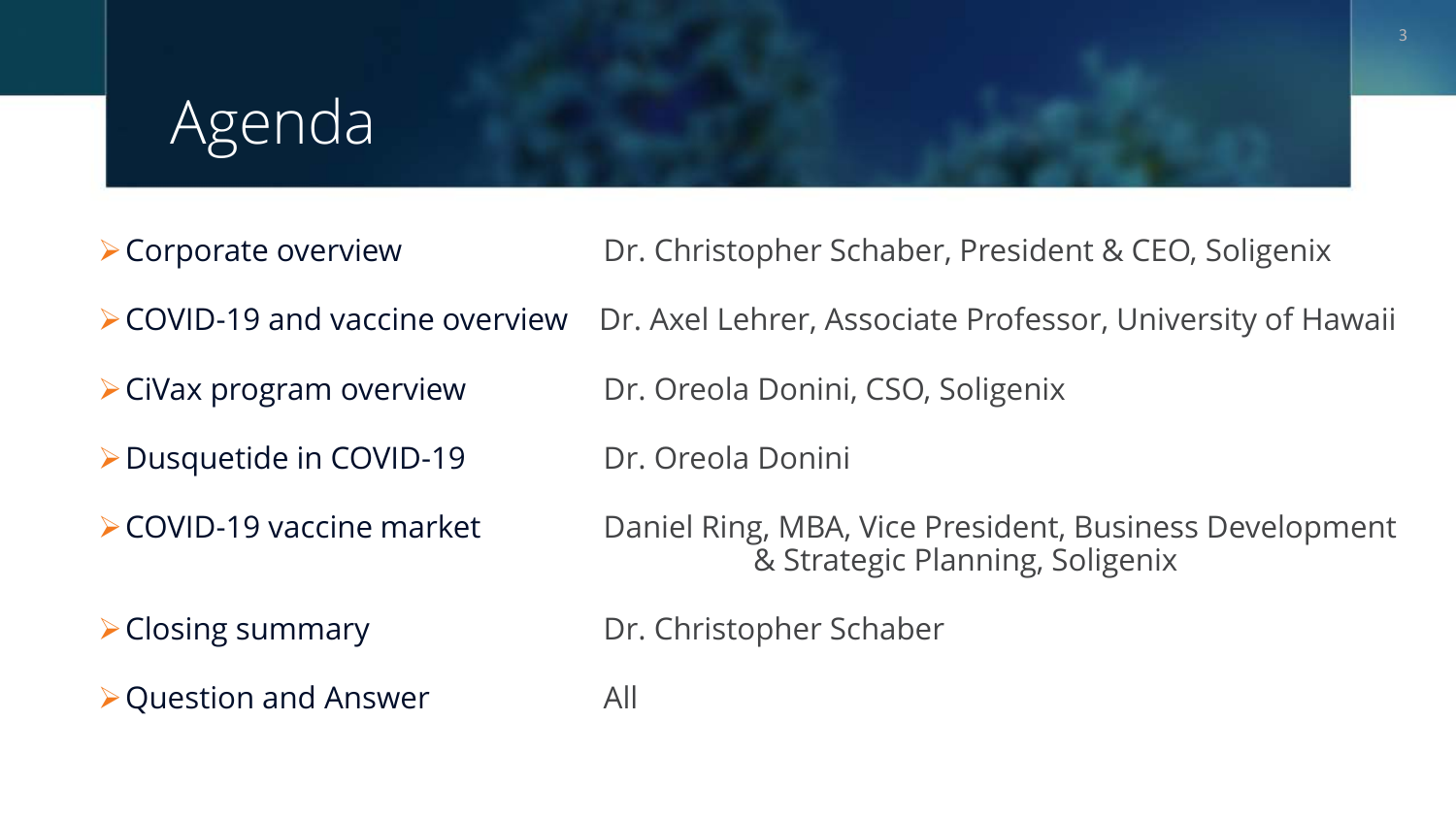### Christopher Schaber, PhD

**Chairman, President & CEO**

**30 years of broad R&D and operational experience across pharmaceutical and biotech industry**

- o **Discovery Laboratories (COO)**
- o **Acute Therapeutics (Co-Founder)**
- o **Ohmeda Pharmaceuticals**
- o **The Liposome Company**
- o **Wyeth Ayerst**

**Detailed bio at:<https://www.soligenix.com/about/executive-team/>**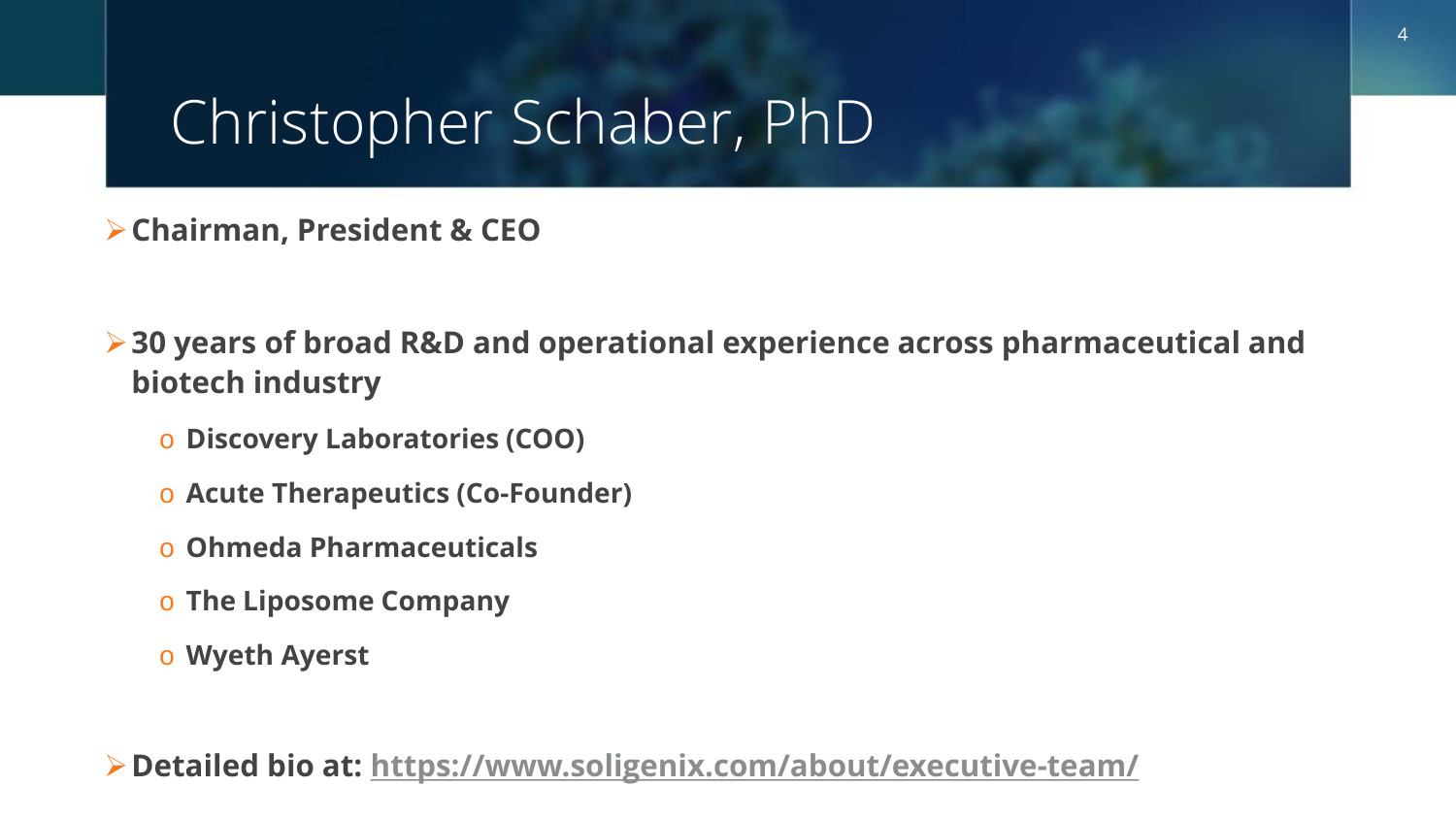#### Company Description

#### **Soligenix, Inc.** is a late-stage biopharmaceutical company focused on<br>developing and commercializing products to treat rare diseases where **there is an unmet medical need**

Two areas of focus:

- A **Specialized BioTherapeutics segment** dedicated to the development of products for orphan diseases and areas of unmet medical need in oncology and inflammation
- A *Public Health Solutions segment* that develops vaccines and therapeutics for military and civilian applications in the areas of ricin exposure, emerging and<br>antibiotic resistant infectious disease, and viral disease including Ebola, Marburg<br>and COVID-19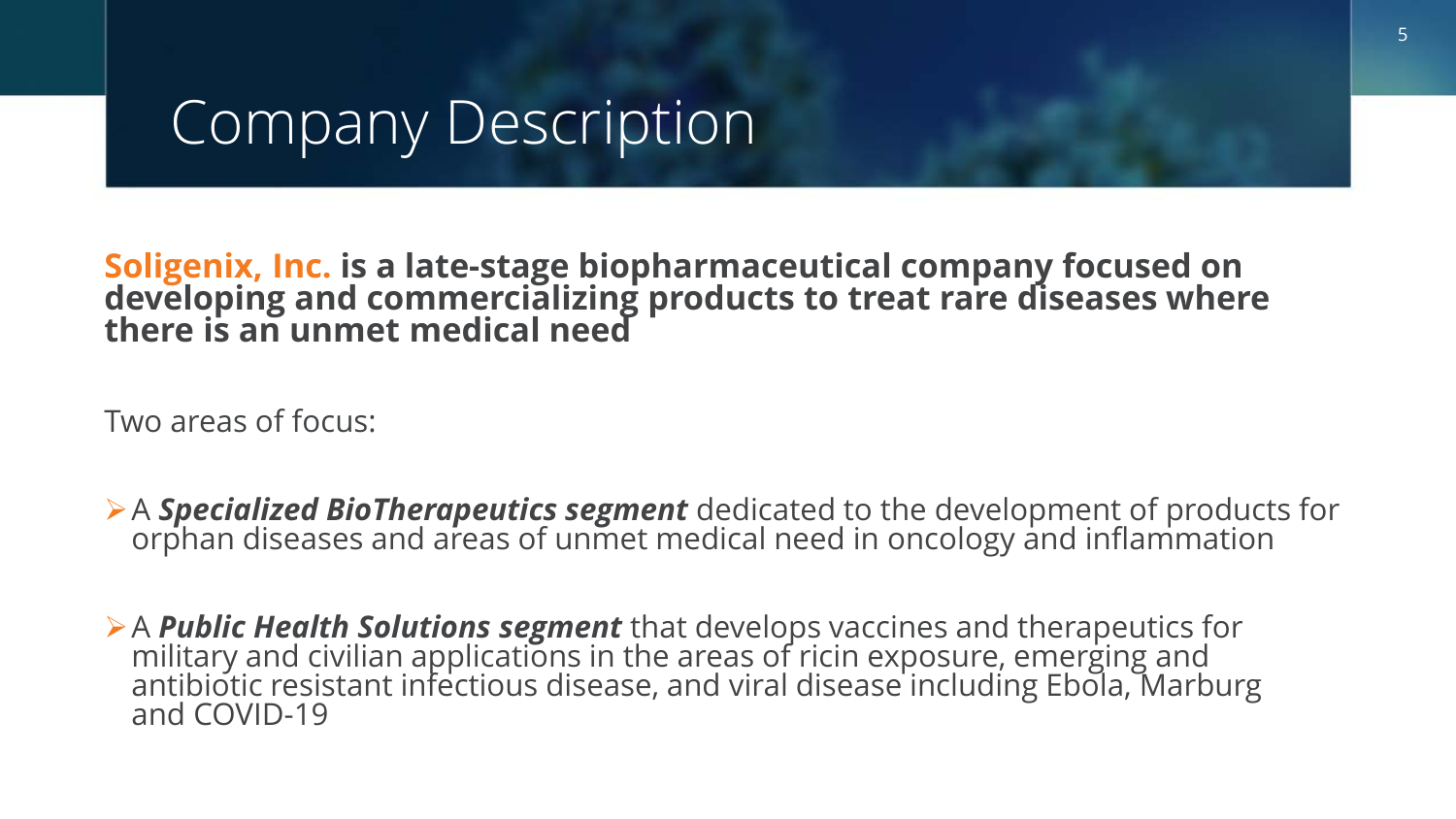## Development Pipeline – Rare Diseases

| <b>Specialized</b><br><b>BioTherapeutics</b> | <b>Product Candidates</b>                                                                                                            | <b>Preclinical</b>                                                                                    | <b>Phase 1</b>                  | <b>Phase 2</b> | <b>Phase 3</b>                              | <b>Market</b>                                |
|----------------------------------------------|--------------------------------------------------------------------------------------------------------------------------------------|-------------------------------------------------------------------------------------------------------|---------------------------------|----------------|---------------------------------------------|----------------------------------------------|
|                                              | <b>SGX301</b><br>Cutaneous T-Cell Lymphoma (CTCL)                                                                                    | <b>ORPHAN &amp; FAST TRACK DESIGNATION</b>                                                            |                                 |                |                                             | <b>Positive primary</b><br>+ Cycle 2 results |
|                                              | <b>SGX942</b><br>Oral Mucositis in Head & Neck<br>Cancer                                                                             |                                                                                                       | <b>FAST TRACK DESIGNATION</b>   |                | Enrollment complete;<br>Ph. 3 data 4Q 2020* |                                              |
|                                              | <b>SGX203</b><br>Pediatric Crohn's Disease**                                                                                         |                                                                                                       | ORPHAN & FAST TRACK DESIGNATION |                | funding and/or partnership*                 | Initiation contingent upon additional        |
|                                              | <b>SGX201</b><br>Radiation Enteritis**                                                                                               | Initiation contingent upon additional<br><b>FAST TRACK DESIGNATION</b><br>funding and/or partnership* |                                 |                |                                             |                                              |
| <b>Public Health</b><br>Solutions**          | <b>Product Candidates (FDA Animal Rule)</b>                                                                                          | <b>Proof-of-Concept</b>                                                                               | <b>IND</b>                      | <b>Phase 1</b> | Phase 2/3                                   | <b>Market</b>                                |
|                                              | $\mathsf{R} \mathsf{i} \mathsf{V} \mathsf{a} \mathsf{x}^{\mathsf{B}}$ + ThermoVax $\mathsf{B}$ – Vaccine<br>Ricin Toxin Pre-Exposure | <b>ORPHAN &amp; FAST TRACK DESIGNATION</b>                                                            |                                 |                | NIH Contract Award of \$21.2M               |                                              |
|                                              | $\mathsf{CIVax}^{\mathsf{TM}}$ + ThermoVax® – COVID-19<br>Vaccine                                                                    | Collaboration with the<br>University of Hawai'i at Mānoa                                              |                                 |                |                                             |                                              |
|                                              | <b>SGX943</b> – Therapeutic<br><b>Emerging Infectious Disease</b>                                                                    | USG awards of \$900,000 to date;<br><b>FAST TRACK</b><br>positive proof of concept preclinical data   |                                 |                |                                             |                                              |
|                                              | <b>ThermoVax<sup>®</sup> - Vaccine</b><br><b>Heat Stabilization Technology</b>                                                       | Ebola/Marburg: \$700,000 Grant Subaward;                                                              |                                 |                |                                             |                                              |

*Denotes funding in whole or in part by NIH, DTRA, BARDA and/or FDA*

*\* Anticipated event and timing \*\* Potential value drivers dependent on continued government funding and/or other funding sources*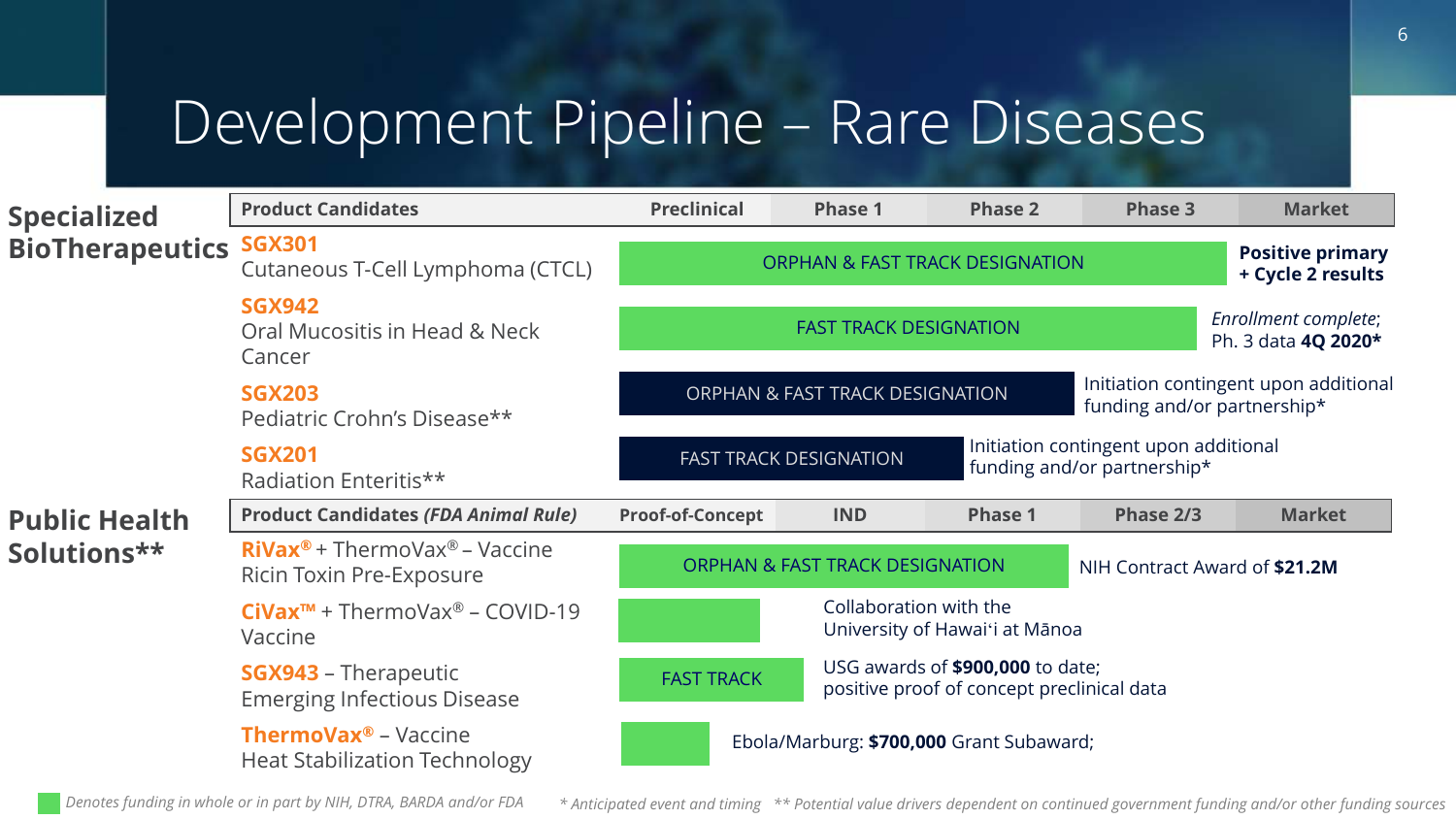#### Axel Lehrer, PhD

- **Associate Professor, Department of Tropical Medicine, Medical Microbiology and Pharmacology, John A. Burns School of Medicine, University of Hawaiʻi at Mānoa**
- **18 years of experience in vaccine research and development**
	- o **Previous research in vaccine R&D with filoviruses (e.g., Ebola) and flaviviruses (i.e., Zika virus, Tick-borne encephalitis (TBE) virus, West Nile virus and Dengue virus)**
	- o **Developed protein expression methodologies for vaccine manufacture**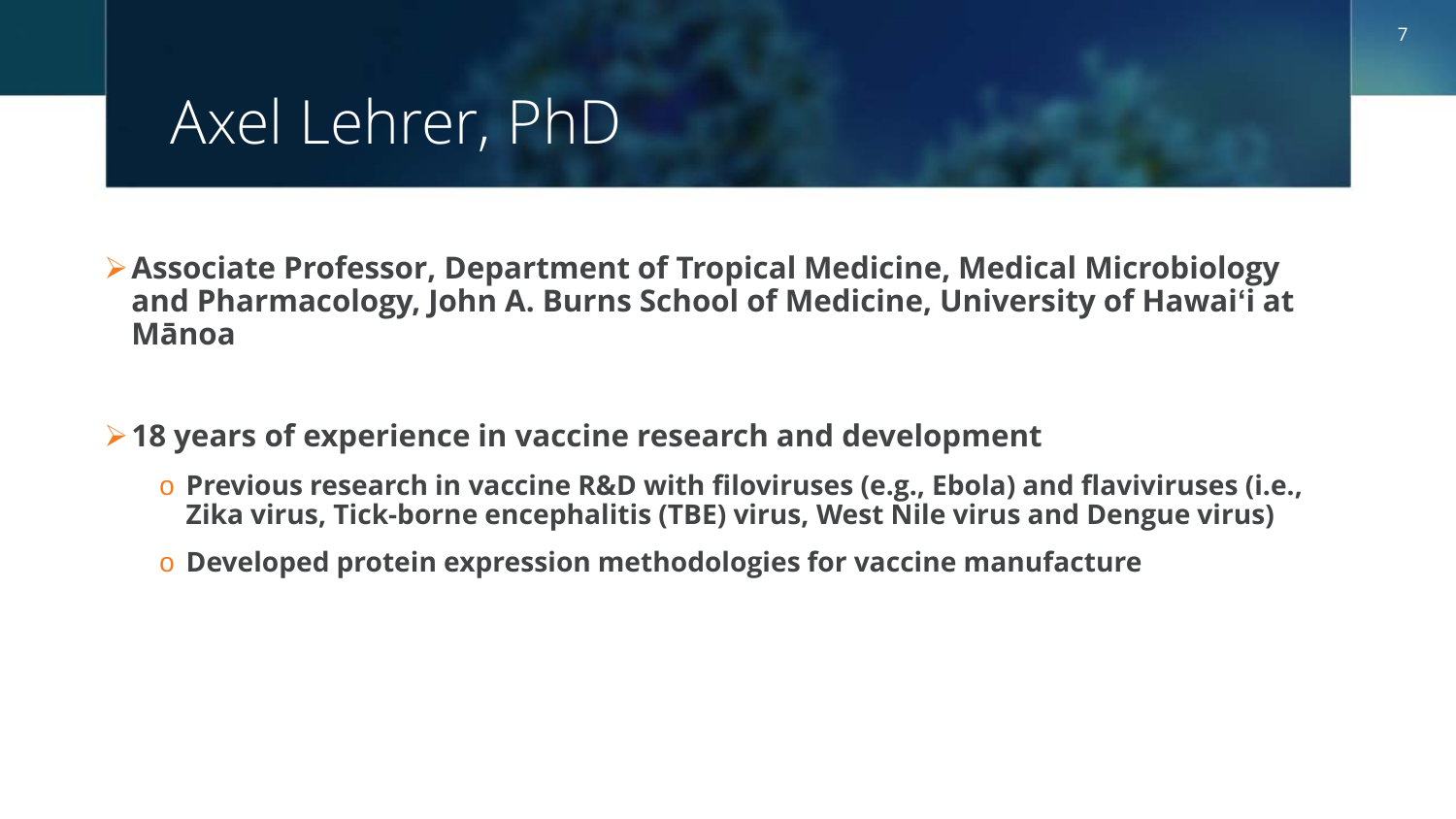#### COVID-19: Disease Background

#### **Respiratory illness caused by SARS-CoV-2 virus**

- o **Droplet transmission is believed to be the major mode of transmission in enclosed spaces**
- o **Spike protein (trimeric glycoprotein on viral surface) is key to viral entry, utilizing the human ACE2 receptor, which is prevalent in the respiratory tract,** 
	- **Targeting of ACE2 may explain some of the varied disease presentations in COVID-19**

#### **Inflammatory response drives mortality**

- o **Response to viral infection engages the innate immune response – including BOTH the anti-infective and the inflammatory disease arms**
	- **Inflammation may also arise from the adaptive immune cells (B/T cells)**
- o **Inflammatory response enhances damage to the lung (or other areas where the virus is present)**
	- **Causes acute respiratory distress which is the primary driver of mortality**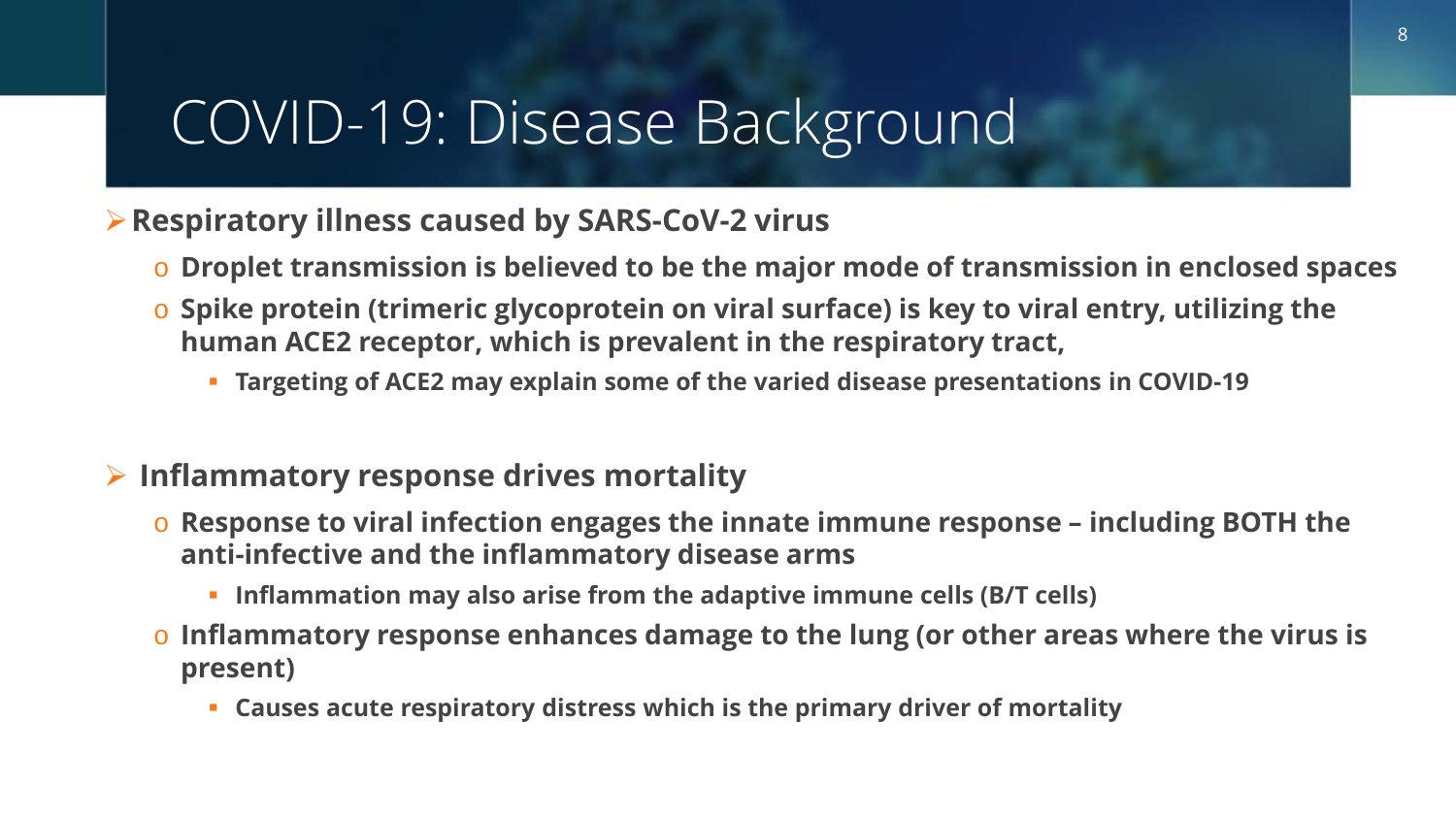#### COVID-19: Treatment Background

#### **Treatment options focused on "severe" disease**

- o **Remdesivir shown to decrease length of hospital stay, but not to increase survival (yet)**
	- **Anti-viral treatment administered IV and likely primarily targets systemic viral circulation**
- o **Dexamethasone may decrease mortality**
	- **Anti-inflammatory steroid which may also increase the risk of secondary bacterial infections**
- **Mild to moderate patients, although hospitalized, are treated with oxygen therapy but there are no approved, standard treatments**
	- o **No treatments shown to prevent progression to more severe disease**

**There are no treatments for patients not requiring hospitalization**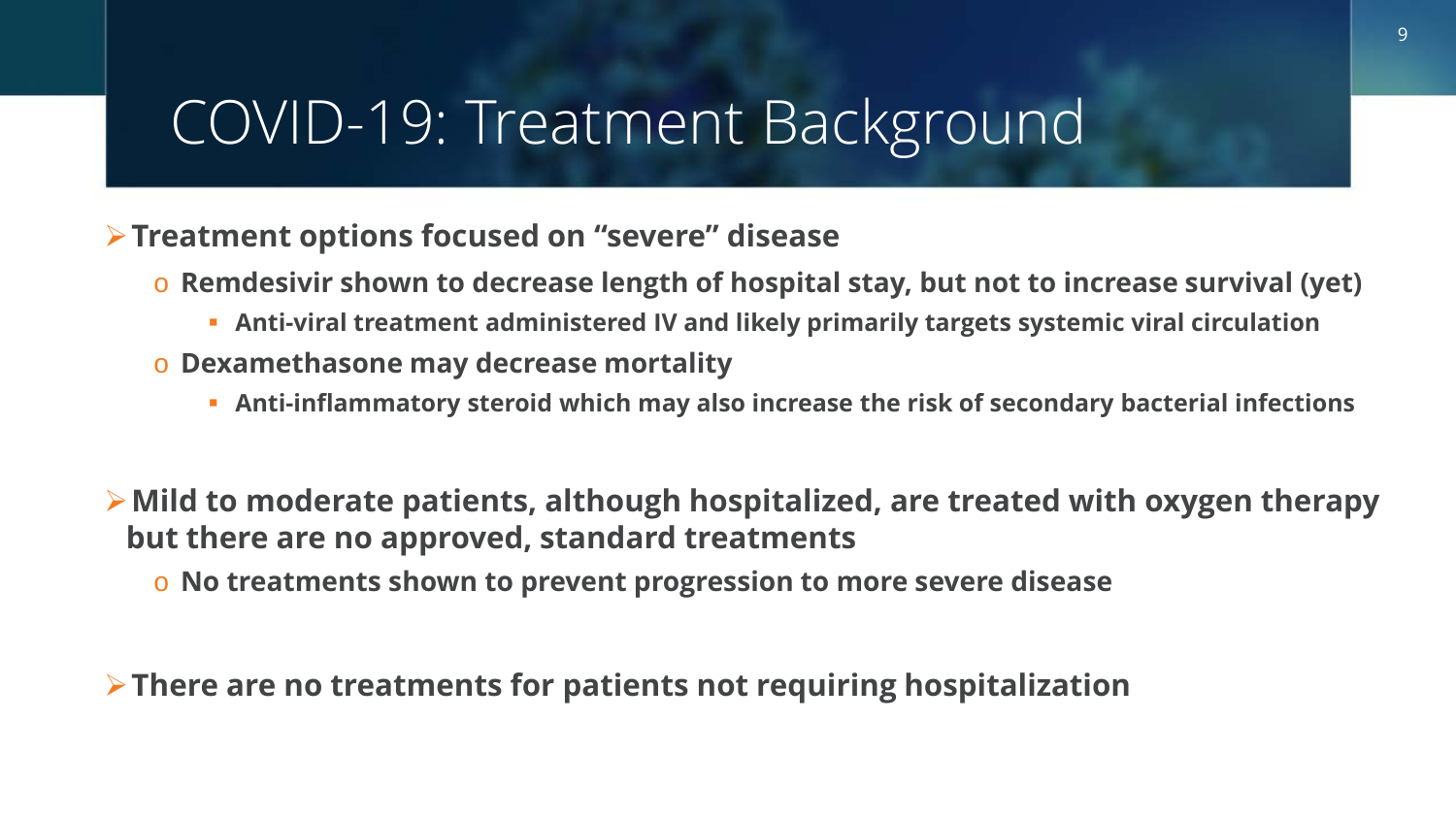#### COVID-19: Vaccine Background

- **Many vaccines in development – utilizing different vaccine platforms**
	- o **Different platforms may be used to target different patient populations**
		- **Mainly driven by safety profile**
	- o **Different platforms have different logistical requirements**
		- **Storage/distribution requirements – ambient temperature, refrigeration, freezing at -20°C, -70°C**
		- **Dosage requirements – most believed to require at least 2 doses to raise the required immunity**
		- **Manufacturing requirements – types of facilities differ according to vaccine platform**
- **Durability of immune responses unknown**
	- o **Will there be a requirement for yearly/seasonal vaccination as with flu?**

**Sufficiency of immune response (e.g., efficacy) unknown but Phase 3 studies correlating efficacy with immunogenicity measures are ongoing for candidates based on several platforms**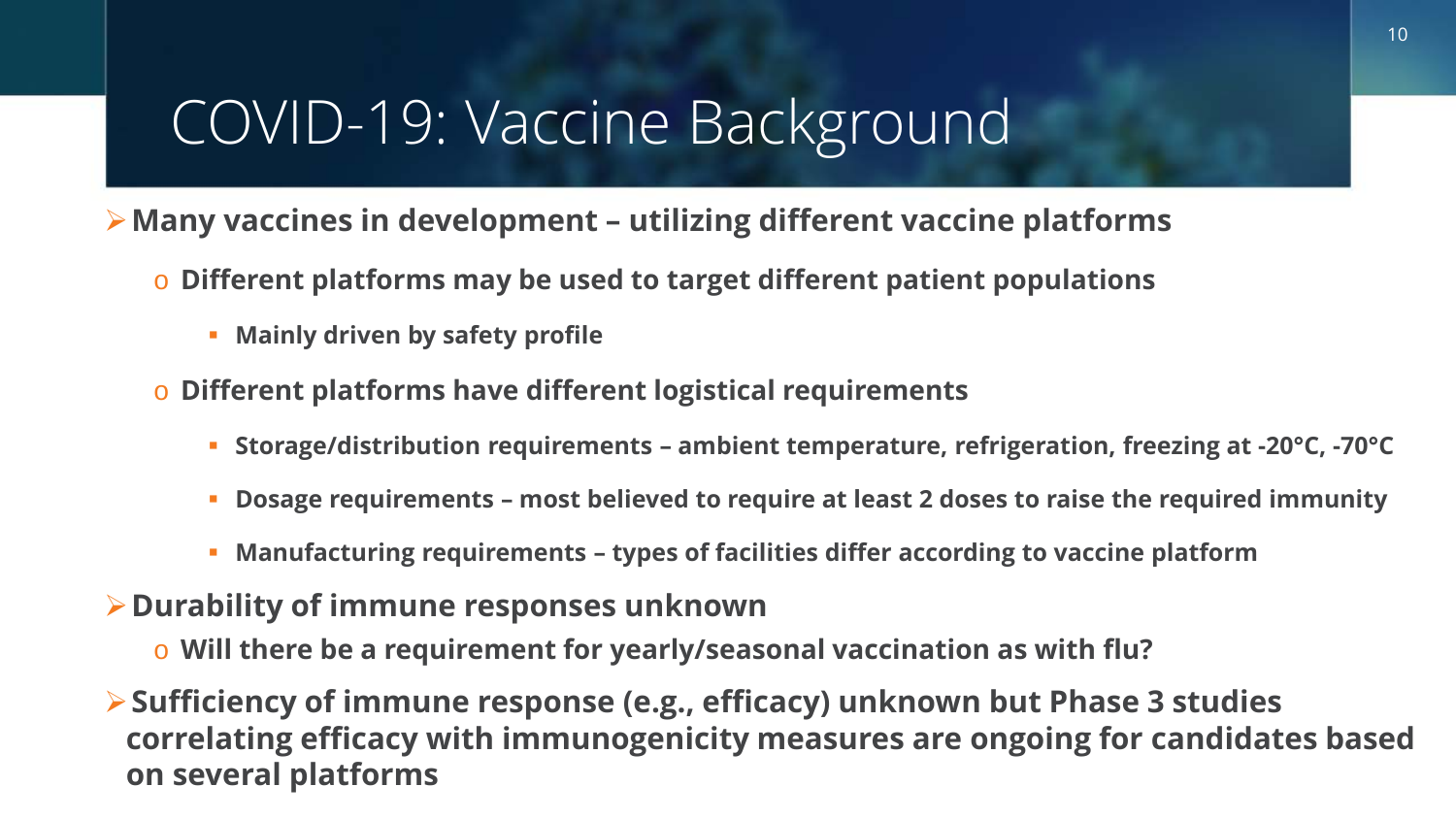#### Vaccine Platforms

- **Development Platforms:** 
	- o **Conventional (live attenuated, inactivated virus)**
	- o **Subunit (conventional or recombinant)**
	- o **Recombinant (genetic expression of antigen):**
		- **Viral vectors (replicated limited or incompetent)**
			- **Adenovirus, chimp adenovirus, VSV, measles virus etc.**
		- **RNA**
		- **DNA**

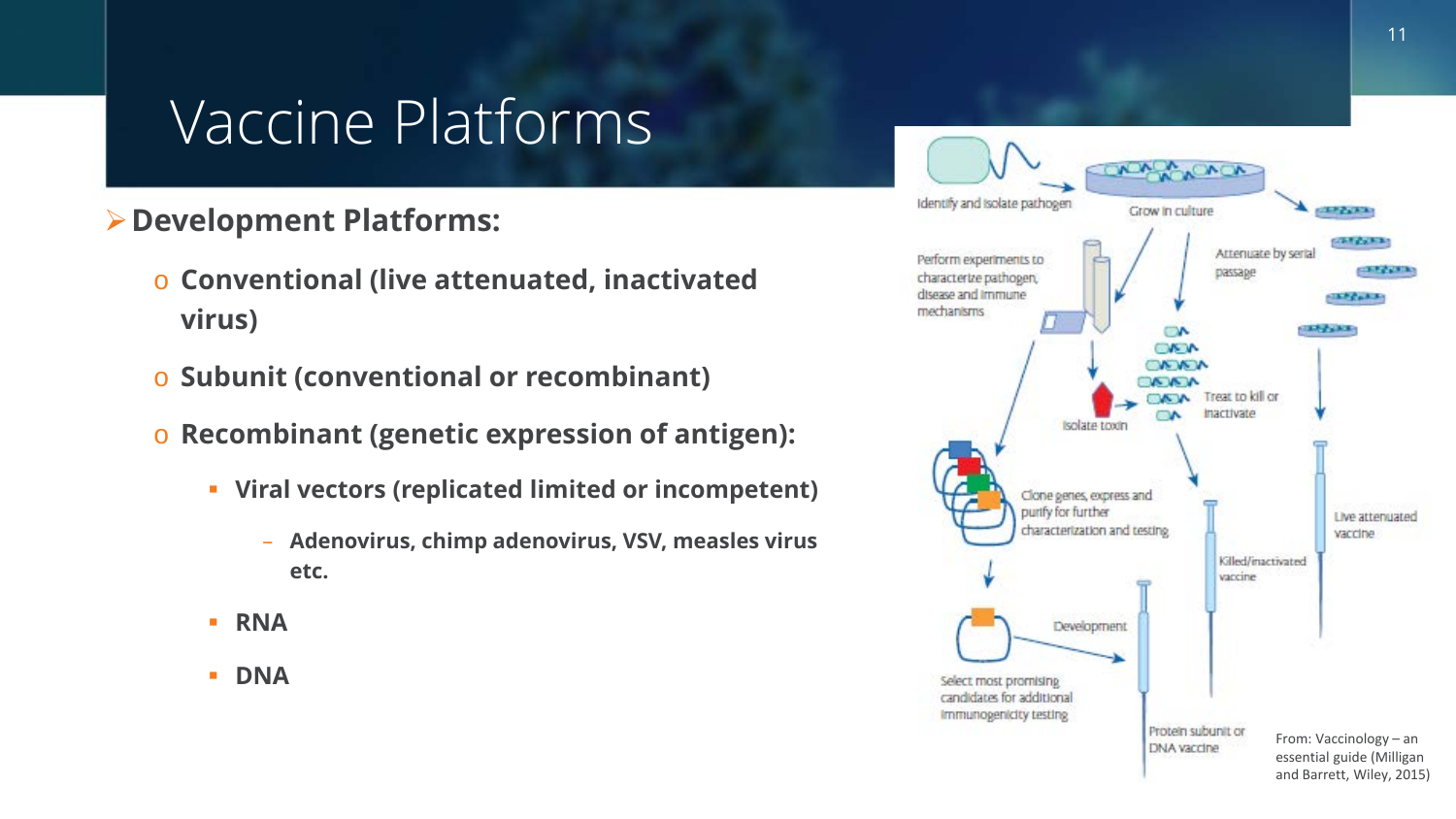## Immune Response

- **Different platforms modulate different immune responses**
- **For COVID-19, emphasis has been placed on:** 
	- o **Total antibody response**
		- **Can be raised by isolated pieces of the virus (e.g., pieces of protein)**
		- **Antibodies to Receptor-binding domain are believed to inhibit viral entry**
	- o **Th1 balanced response**
	- o **Neutralizing antibody response**
	- o **Cell mediated (T-cell) response**
		- **Often associated with having intracellular expression of viruses**
		- **Required for potent memory effect and viral clearance**

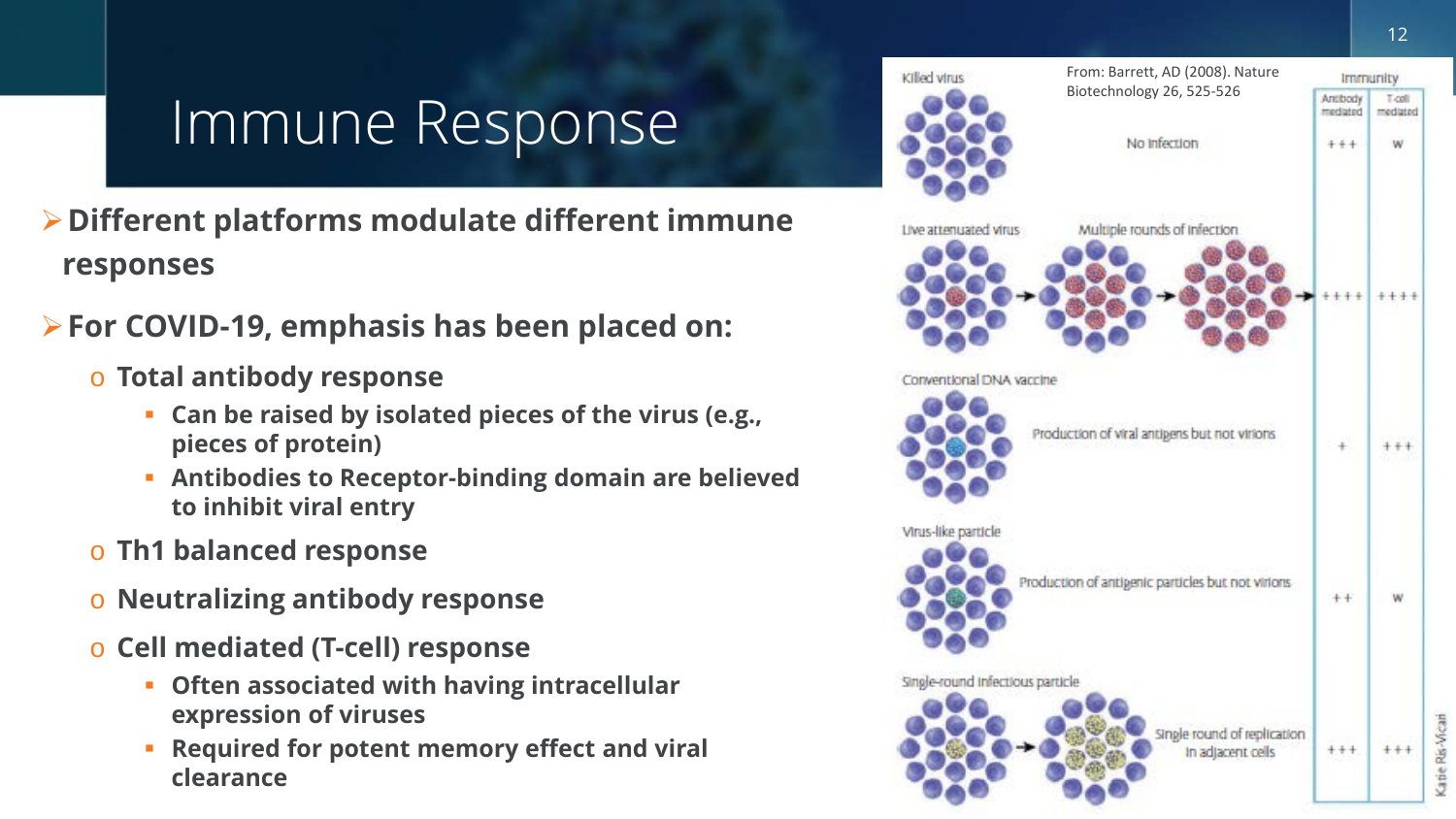#### Immune Response

From: Barrett, And Experimental Biotechnology<sup>177</sup> Experimental *Journal of Clinical*  (10.1016/j.jceh.202 0.06.003)

- **Live-attenuated vaccine (LA)**
- **Inactivated vaccine (IA)**
- **▷ DNA vaccine (DNA)**
- **RNA vaccine (RNA)**
- **Viral vector replicating vaccine (VVR)**
- **Viral vector nonreplicating (VVNR)**
- **Virus-like particles (VLP)**
- **Subunit vaccine (Subunit)**

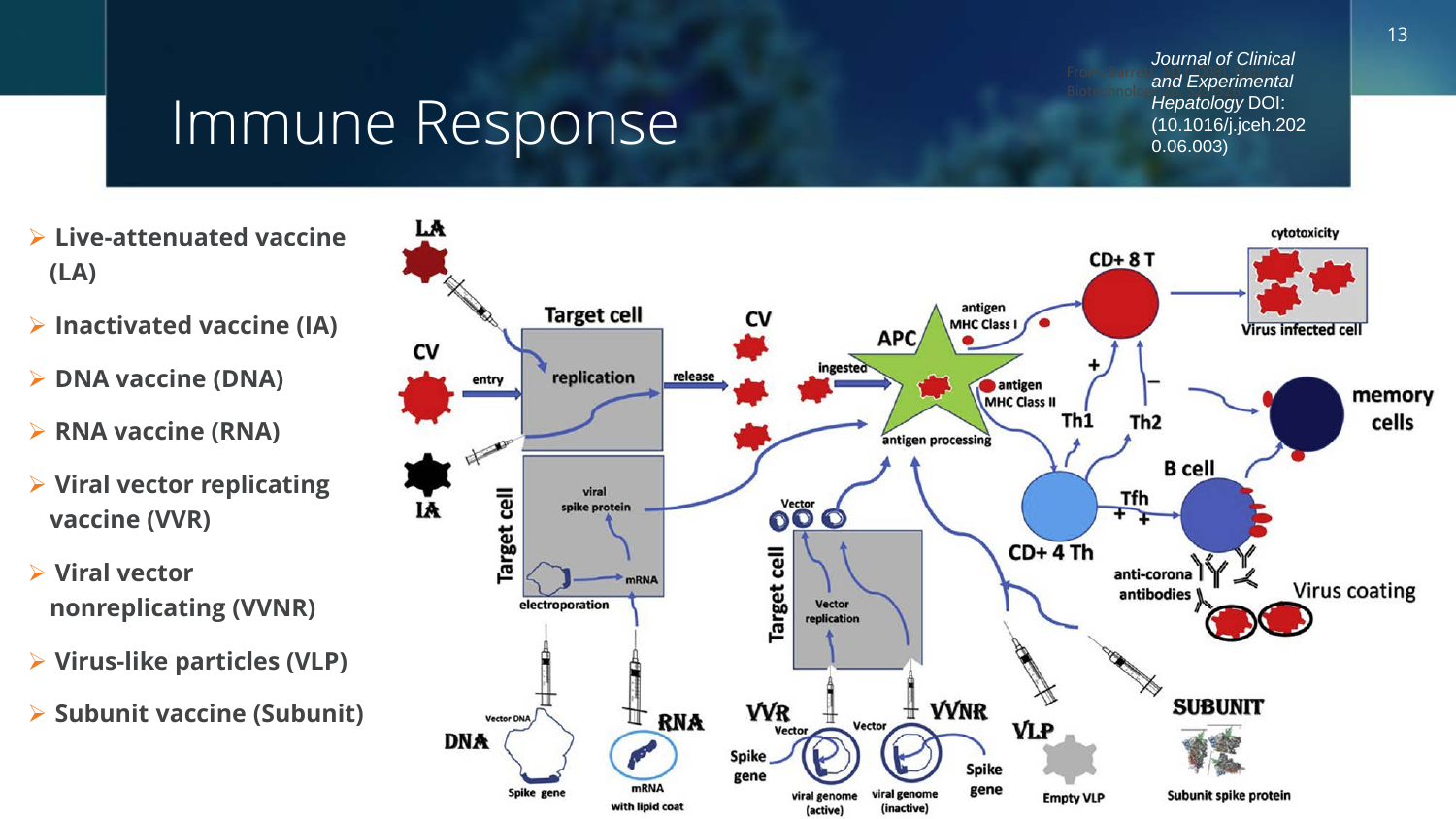## Vaccine Candidates

| <b>Platform</b>              | <b>Pre-clinical</b> | <b>Phase I</b> |                | <b>Phase II Phase III</b> |
|------------------------------|---------------------|----------------|----------------|---------------------------|
| <b>Inactivated</b>           | 9                   |                | 2 <sup>2</sup> | 3                         |
| live attenuated              |                     |                |                |                           |
| protein subunits             | 61                  | 5              | 4?             |                           |
| <b>VLP</b>                   | 14                  |                |                |                           |
| <b>DNA</b>                   | 12                  |                | 4?             |                           |
| <b>RNA</b>                   | 21                  | $\overline{2}$ | 2 <sup>2</sup> | 2 <sub>2</sub>            |
| non-replicating viral vector | 20                  |                | 3 <sup>2</sup> |                           |
| replicating viral vector     | 18                  |                |                |                           |

Source: Milken Institute COVID-19 tracker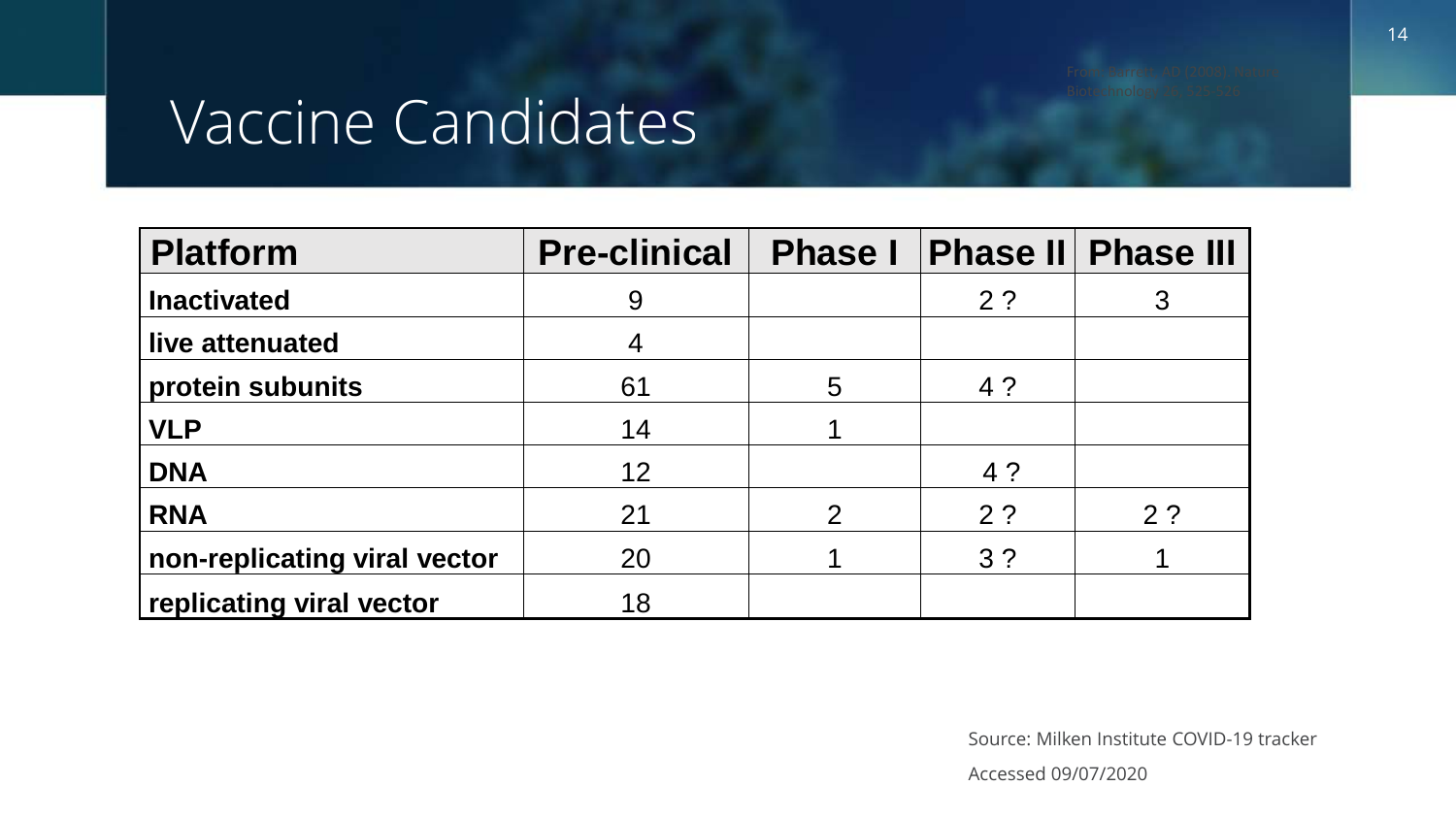#### Oreola Donini, PhD

- **Senior Vice-President & Chief Scientific Officer**
- **20 years industry experience** 
	- o **Inimex Pharmaceuticals**
	- o **ESSA Pharma, Inc.**
	- o **Kinetek Pharmaceuticals**
- **Focused preclinical and early clinical development**
	- o **Lead programs in early manufacturing, GLP toxicology and pharmacology**
	- o **Ricin toxin vaccine**
	- o **Host innate immune modulator with anti-infective and anti-inflammatory activity**
- **Detailed bio at:<https://www.soligenix.com/about/executive-team/>**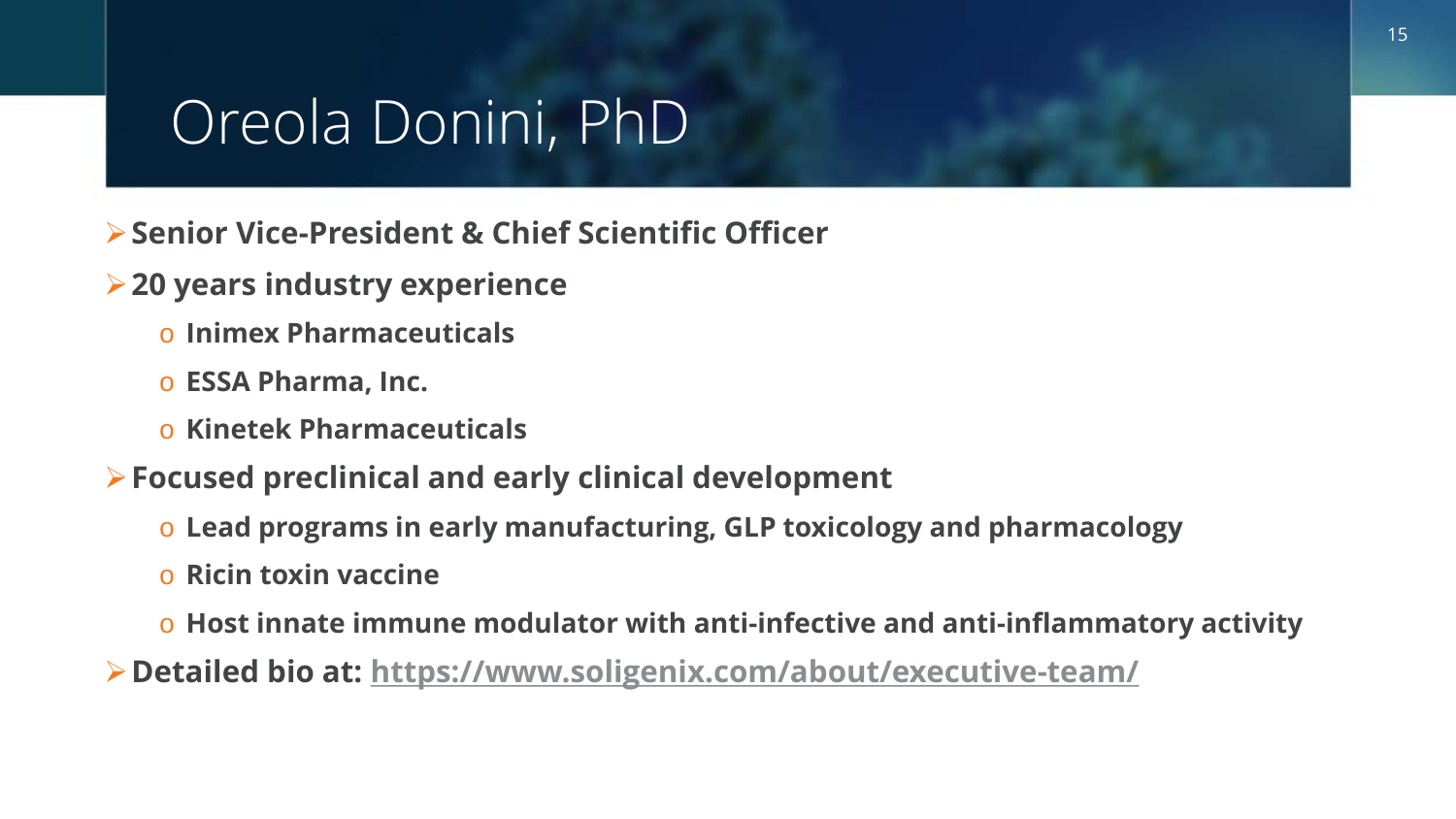## Anti-viral Glycoprotein Vaccine Platform

**Antibody** *and* **cell-mediated responses preferred**

**Viral antigens are often multimeric viral surface glycoproteins**

**Platform developed in collaboration with University of Hawaii**

- o **Insect cell expression system to produce multimeric proteins with stable glycosylation patterns**
- o **CoVaccine HT™ adjuvant (licensed from BTG-Boston Scientific) stimulates humoral and cell mediated immunity**
- o **Thermostabilization platform to enable co-lyophilized formulations**
- **Vaccines are individually lyophilized in vials and only need to be reconstituted with sterile water for injection immediately prior to use**
	- o **At least 12 weeks stability at 40°C (104°F) demonstrated**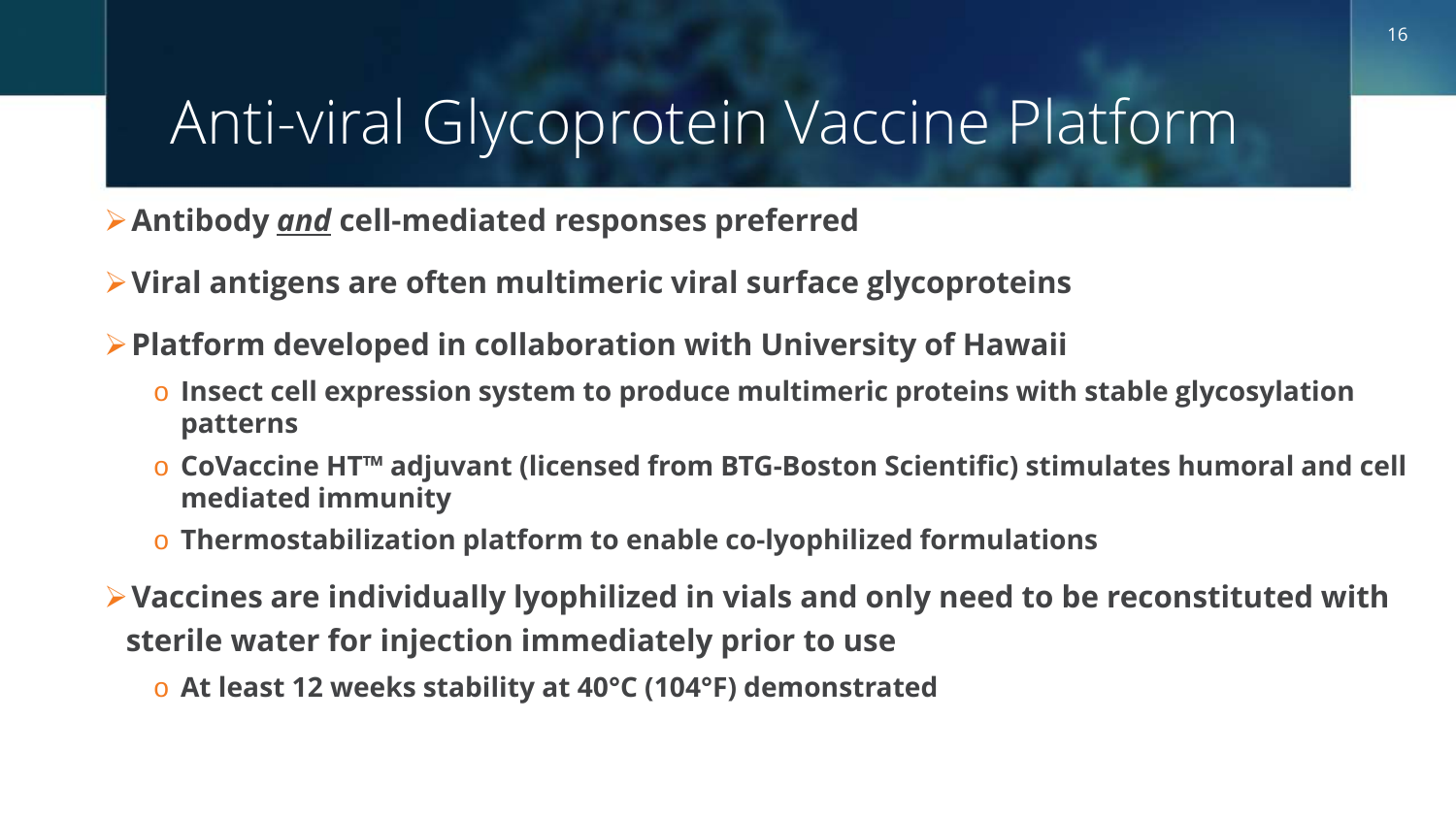## Soligenix: Anti-Viral Protein Vaccines

#### **Gold standard vaccine platform for safety**

o **Equally applicable to older populations and immunocompromised populations, allowing widest possible application** 

#### **Antigen production**

- o **Stably transformed insect S2 expression system produces stable glycosylation combined with proteinspecific affinity chromatography**
- o **Expression system previously used in clinical programs for West Nile and Dengue virus vaccines**
- **Potency driven by characteristics of the adjuvant**
	- o **Alum stimulates humoral immunity but not cell mediated immunity (anti-ricin toxin vaccine; RiVax®)**
	- o **Licensed CoVaccine HT™ which stimulates BOTH antibody and cell-mediated immunity** *(licensed from BTG (Boston Scientific))*
- **ThermoVax® – Soligenix's thermostabilization platform**
	- o **Unique, patented method to thermostabilize alum (previously problematic)**
	- o **Proprietary method to stabilize nano-emulsions (like CoVaccine HT™) (applicable to viral vaccines against filoviruses, coronaviruses and flu)**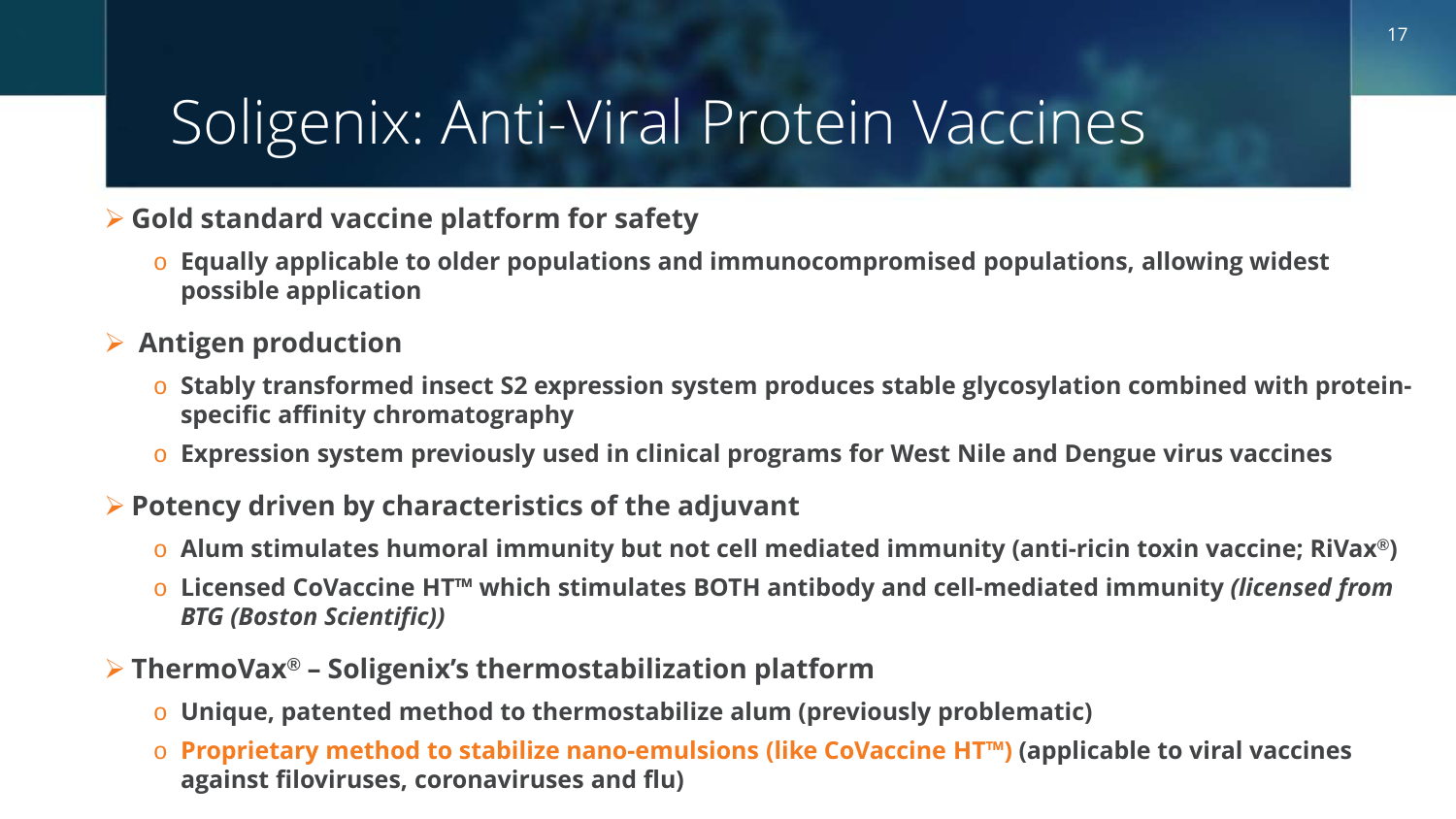## CoVaccine HT™ – Nanoemulsion adjuvant

- **Safety demonstrated in Phase 1 and Phase 2 clinical studies in a non-infectious disease context**
	- o **MTD 10 mg/dose**
- **Nonclinical efficacy data in the context of viral vaccines (e.g., EBOV, SUDV, MARV, Zika, Tick borne encephalitis)**
	- o **Broad applicability to viral disease (including pandemic flu and coronaviruses)**
	- o **Strong immunogenicity in COVID-19 prototype vaccine**
	- o **Demonstrated in mice and non-human primates**
- **Demonstrated stability and potency after lyophilization**
	- o **Maintain critical particle size after reconstitution**
	- o **Maintains potency after reconstitution**



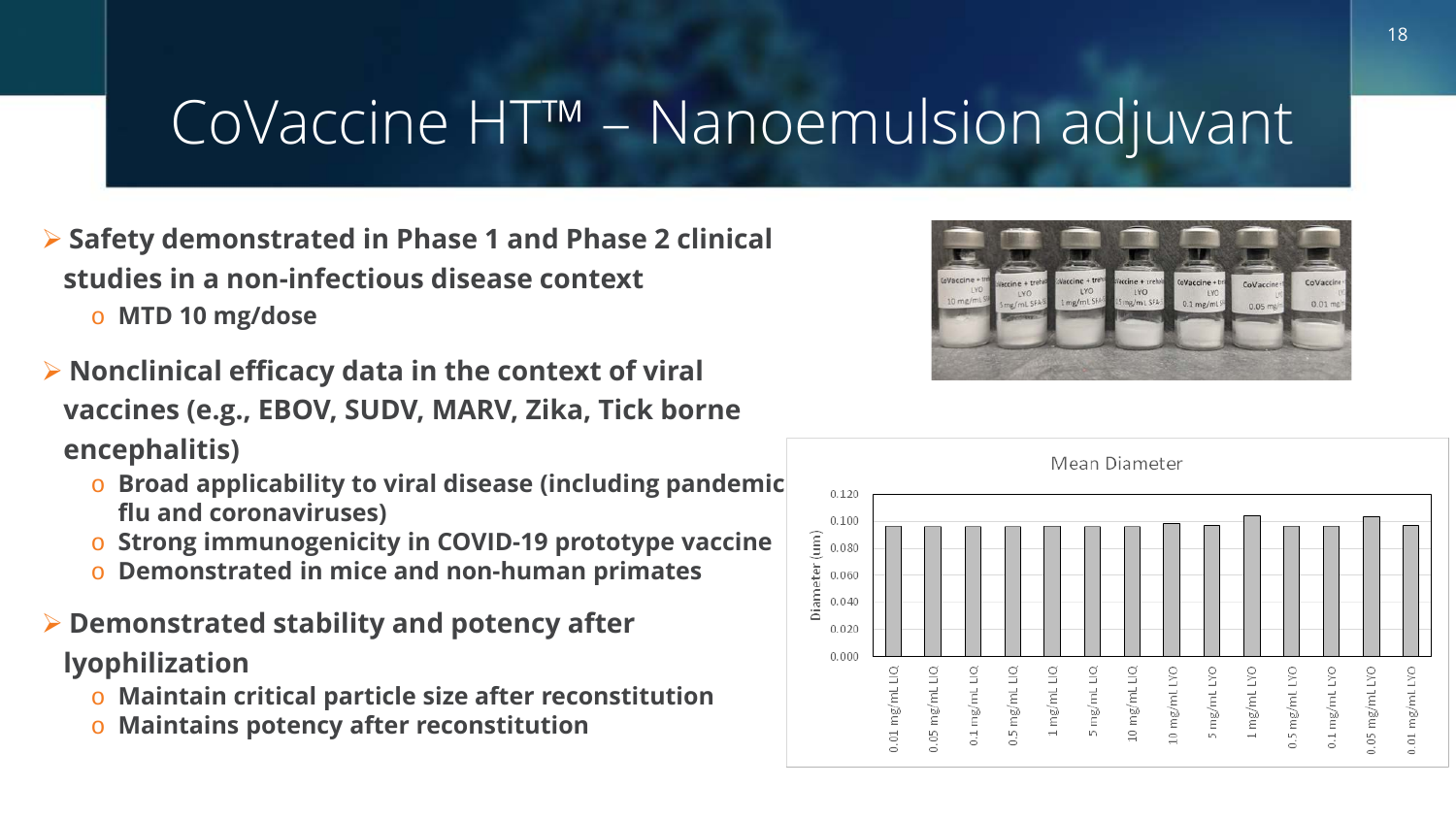### TriFiloVax – Ebola and Marburg Vaccines

**CoVaccine-adjuvanted filovirus vaccine provided 100% protection in a non-human primate challenge model with** *Marburg marburgvirus*

Survival after MARV Challenge



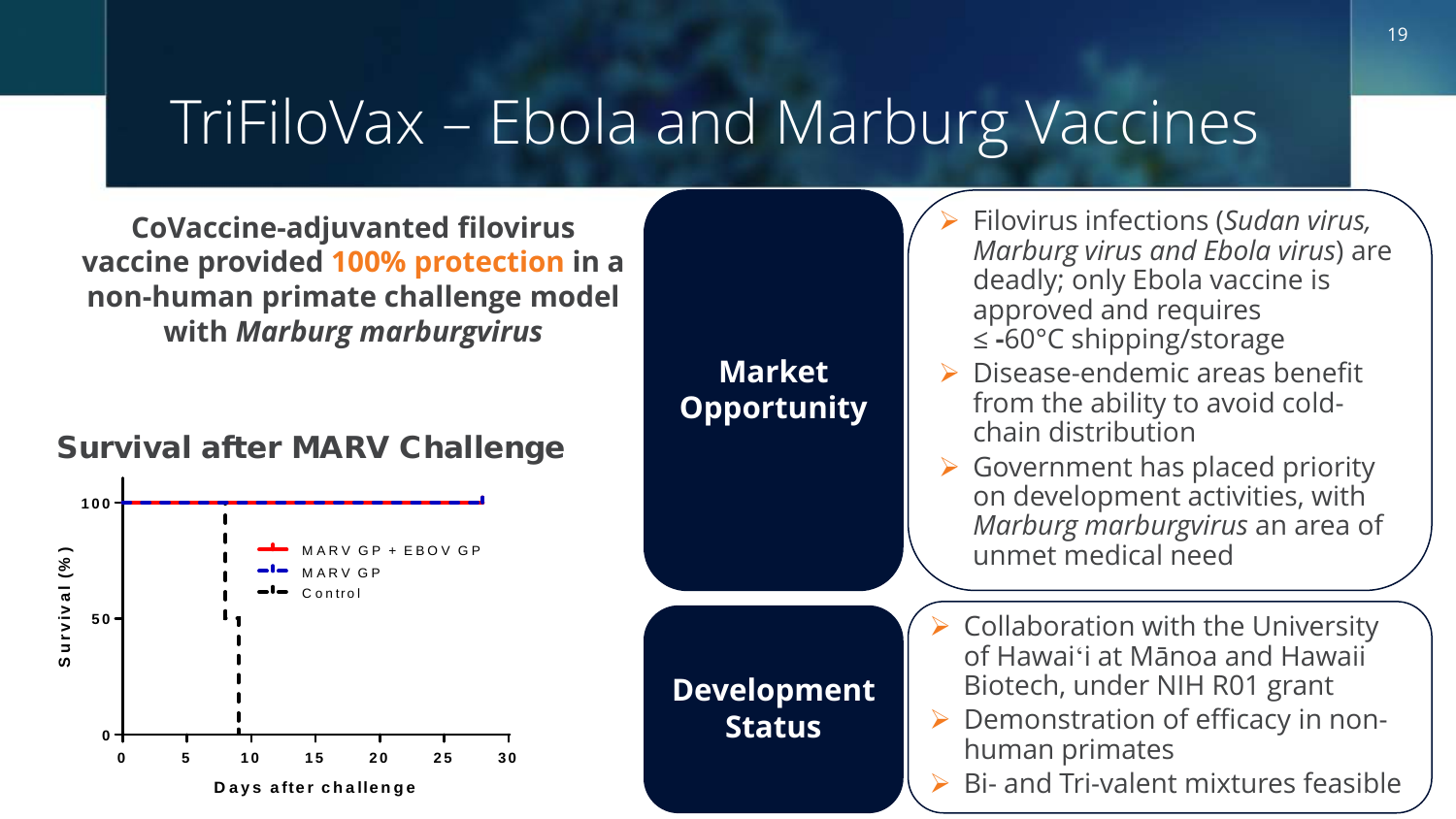# Glycoprotein Platform for COVID-19

| Parameter                                            | <b>Filovirus</b>       | <b>Coronavirus</b>    |  |  |
|------------------------------------------------------|------------------------|-----------------------|--|--|
| Surface glycoprotein antigen                         | $\checkmark$ (GP)      | $\checkmark$ (Spike)  |  |  |
| Multimeric glycoprotein structure                    | $\checkmark$ (trimer+) | $\checkmark$ (trimer) |  |  |
| Humoral + cell mediated adjuvancy likely<br>required |                        |                       |  |  |
| Cell construct for S2 expression system              |                        |                       |  |  |
| <b>Formulation conditions identified</b>             |                        | (Pending)             |  |  |
| <b>Mouse immunogenicity</b>                          |                        |                       |  |  |
| <b>Primate immunogenicity</b>                        |                        | (Pending)             |  |  |
| <b>Primate efficacy</b>                              |                        | (Pending)             |  |  |
| <b>Adjuvant human safety</b>                         |                        |                       |  |  |
| <b>Antigen/vaccine human safety</b>                  | X                      | X                     |  |  |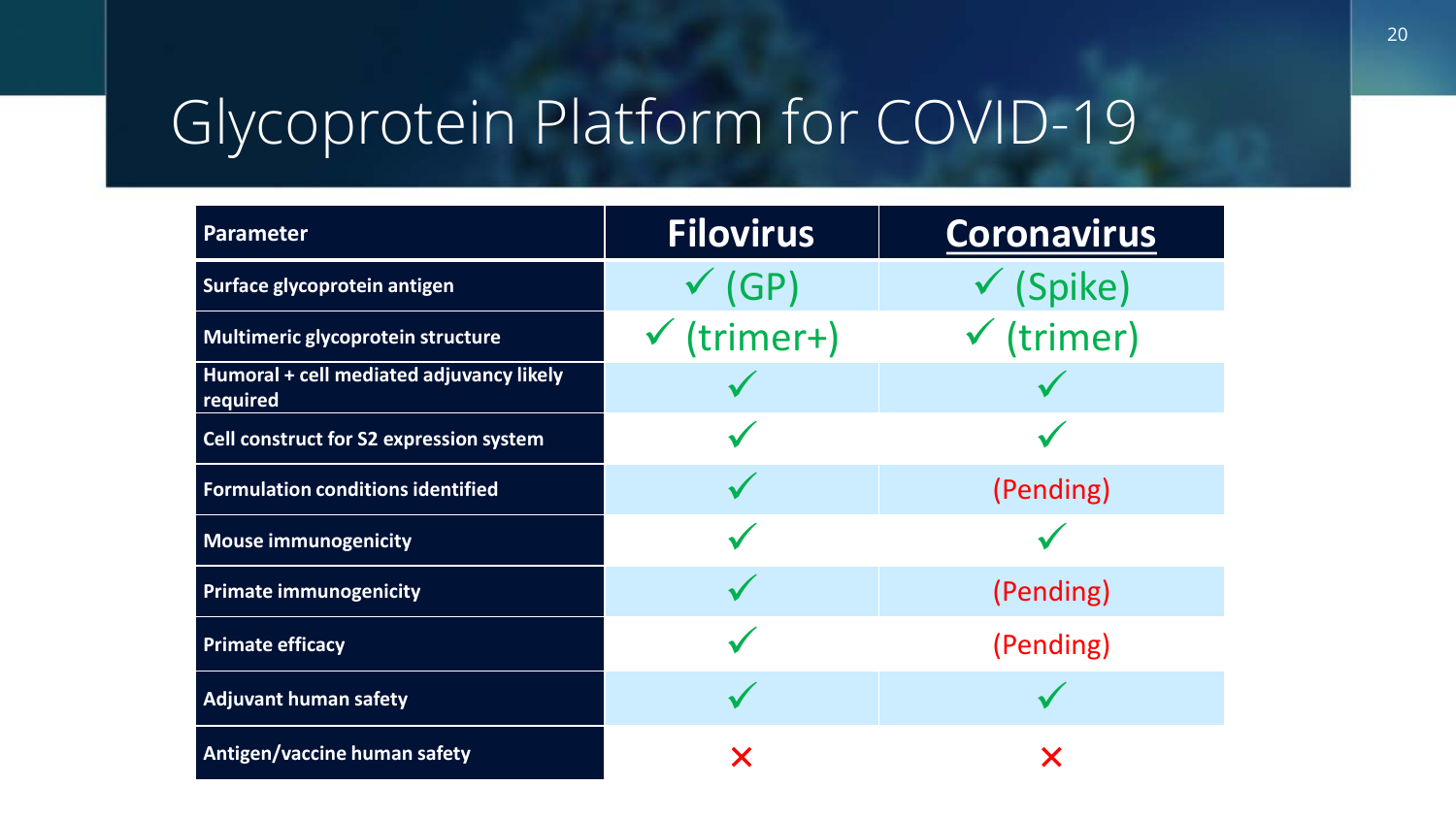#### CiVax™ Benefits

- **CoVaccine shown to elicit Th1 balanced humoral and cell mediated immunity with prototype Spike S1 protein antigen in Th2-biased mice, yielding neutralizing antibodies of similar levels to convalescent plasma. Strong antibody response within 14 days of the first vaccination**
- **Protein vaccines avoid the novelty risk of RNA and DNA vaccines (lack of regulatory precedent and vaccine durability), the contra-indications (immunocompromised) and complexity (immunity to vector) of viral vectored vaccines, the reversion risks of attenuated viruses and the potential dose limitations with inactivated viruses**
- **Spike protein manufacturing uses stably transformed cell line with good preliminary yield (sub-cloning not yet conducted) and immunoaffinity chromatography**
- **Vaccination with more complete Spike protein antigen (Spike #13) yields sera antibodies which recognize both the full length spike protein and the isolated RBD domain with high selectivity. Responses confirmed as early as 7 days after the first vaccination**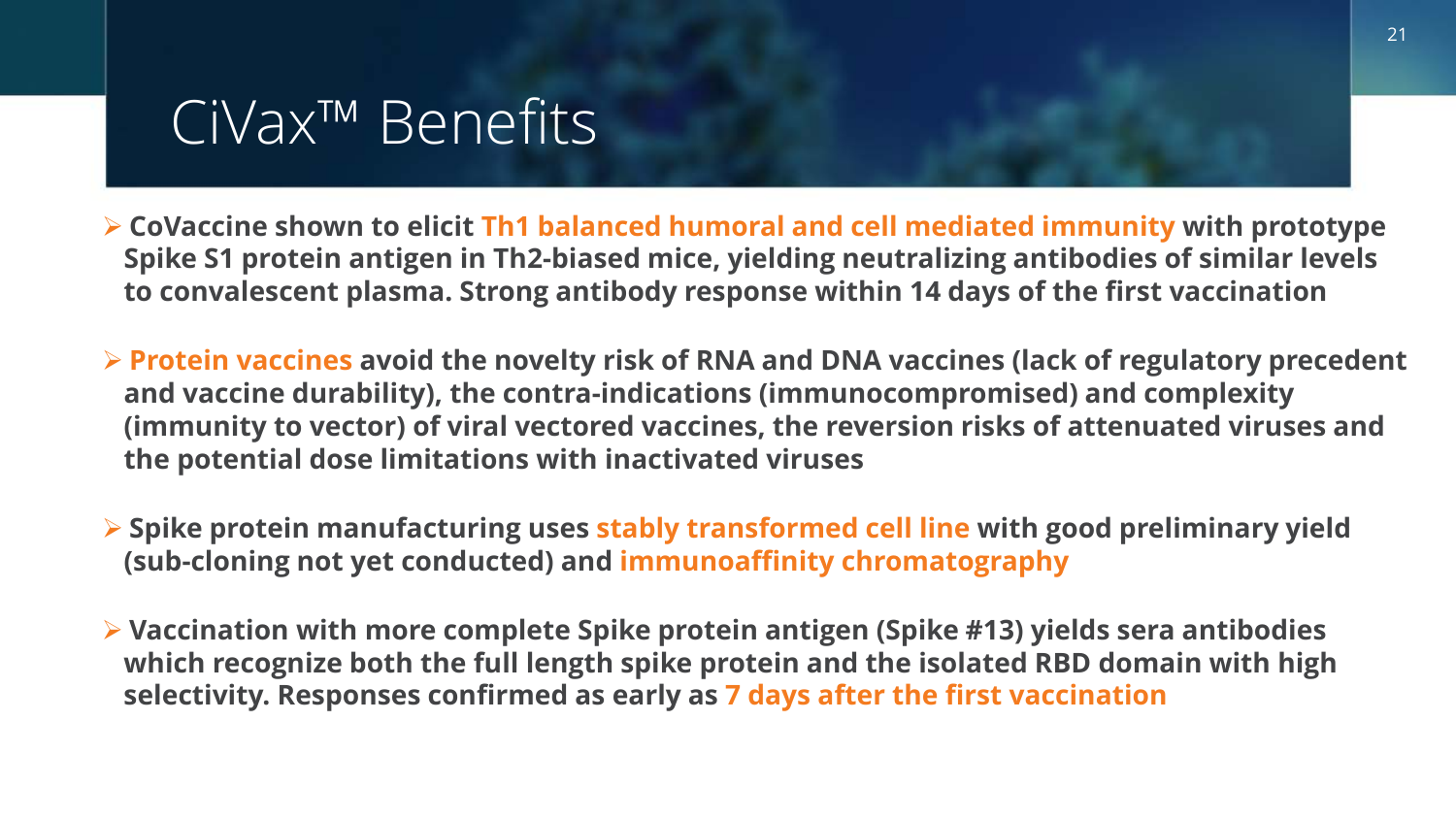### CiVax™ Competitive Profile

| <b>Parameter / Platform</b>                                         | <b>Protein</b><br>(Soligenix/<br>$UH$ ) * | <b>Protein</b><br>(NovaVax) | <b>rVSV</b>               | chAd<br>(AstraZeneca)     | <b>Ad26</b><br>(Janssen)  | <b>RNA</b><br>(Moderna/BioNtech) |
|---------------------------------------------------------------------|-------------------------------------------|-----------------------------|---------------------------|---------------------------|---------------------------|----------------------------------|
| <b>Ambient storage</b>                                              |                                           |                             | $\bm{\times}$             | $\boldsymbol{\mathsf{X}}$ | $\boldsymbol{\mathsf{X}}$ | $\boldsymbol{\mathsf{X}}$        |
| Immune compromised populations?                                     |                                           |                             | $\boldsymbol{\mathsf{X}}$ | $\boldsymbol{\mathsf{X}}$ | $\boldsymbol{\mathsf{X}}$ |                                  |
| <b>Repeat vaccination possible?</b>                                 |                                           |                             | $\boldsymbol{\mathsf{X}}$ | Limited                   | Limited                   |                                  |
| Single dose regimen?                                                |                                           |                             | <b>P</b>                  | $\boldsymbol{\mathsf{X}}$ | $\bm{\times}$             | $\boldsymbol{\mathsf{X}}$        |
| Simple manufacturing / Scale Out                                    |                                           |                             | $\bm{\times}$             | $\boldsymbol{\mathsf{X}}$ | $\boldsymbol{\mathsf{X}}$ |                                  |
| No risk of genomic integration                                      |                                           |                             | $\overline{\mathsf{X}}$   | $\boldsymbol{\mathsf{X}}$ | $\bm{\times}$             |                                  |
| <b>Single vial formulation</b>                                      |                                           | $\boldsymbol{\mathsf{X}}$   | 7                         |                           |                           |                                  |
| <b>Used in other approved vaccines</b><br>(reduces regulatory risk) |                                           |                             | (Ebola)                   | $\bm{\times}$             | (Ebola)                   | $\boldsymbol{\mathsf{X}}$        |

\*uses a stably transformed expression cell line with protein specific affinity purification for antigen production, combined with a novel, clinically proven, adjuvant (CoVaccine), both of which will be combined with GRAS excipients to yield a thermostabilized formulation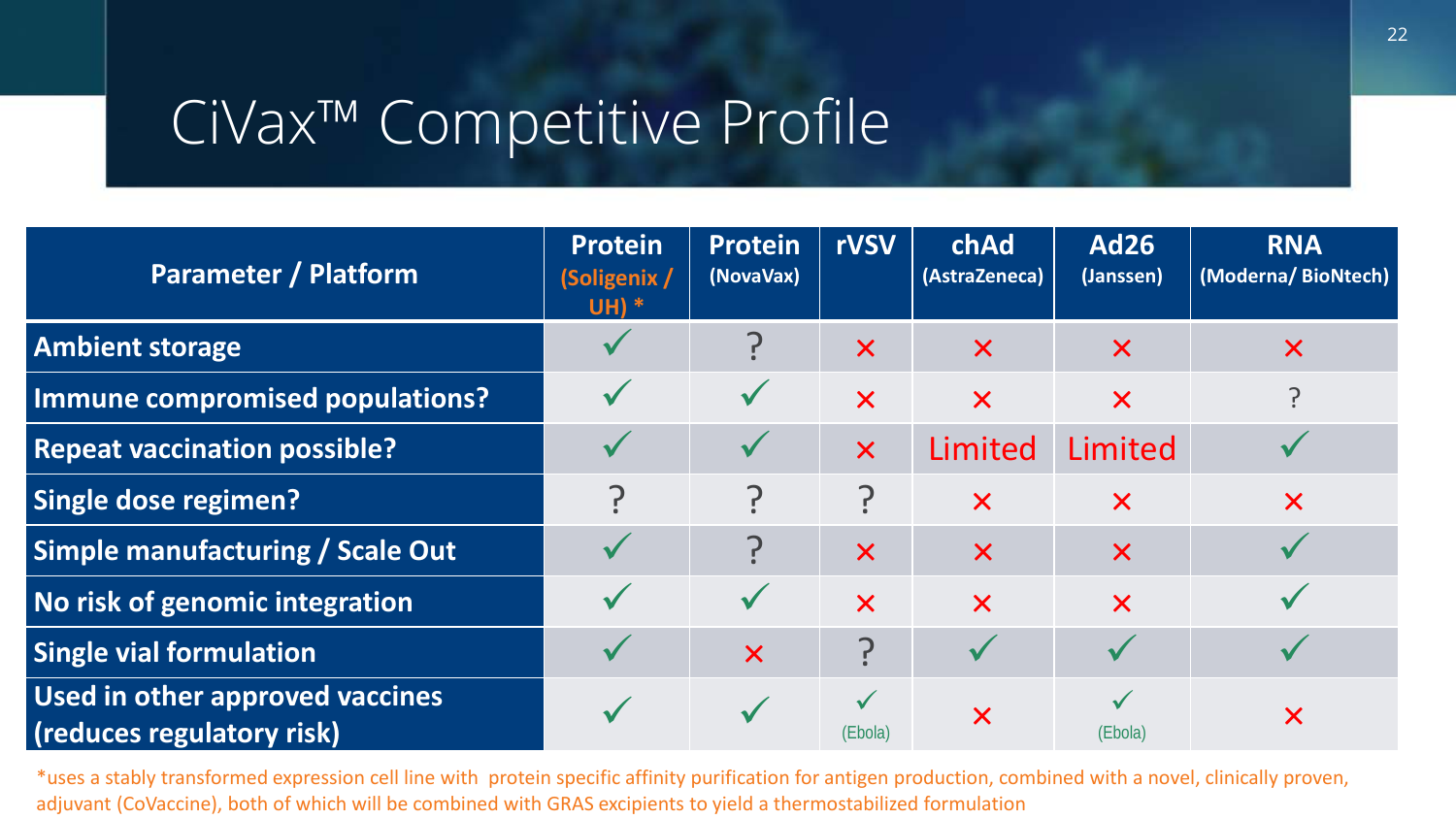# WHO Target Product Profile (TPP)

| <b>WHO Preferred Characteristic</b>                        | CiVax <sup>™</sup> TPP                                                            |
|------------------------------------------------------------|-----------------------------------------------------------------------------------|
| Thermostability (higher temperature preferred)             |                                                                                   |
| <b>No contra-indications</b>                               |                                                                                   |
| <b>Rapid onset of immunity</b>                             |                                                                                   |
| Single dose regimen (minimal: no more than 2)              |                                                                                   |
| Durability of at least 1 year (minimal: At least 6 months) |                                                                                   |
| Non-parenteral (minimal: any route)                        | (Needle free is possible.<br>parenteral administration for first<br>line product) |
| Co-administration with other vaccines in long term         |                                                                                   |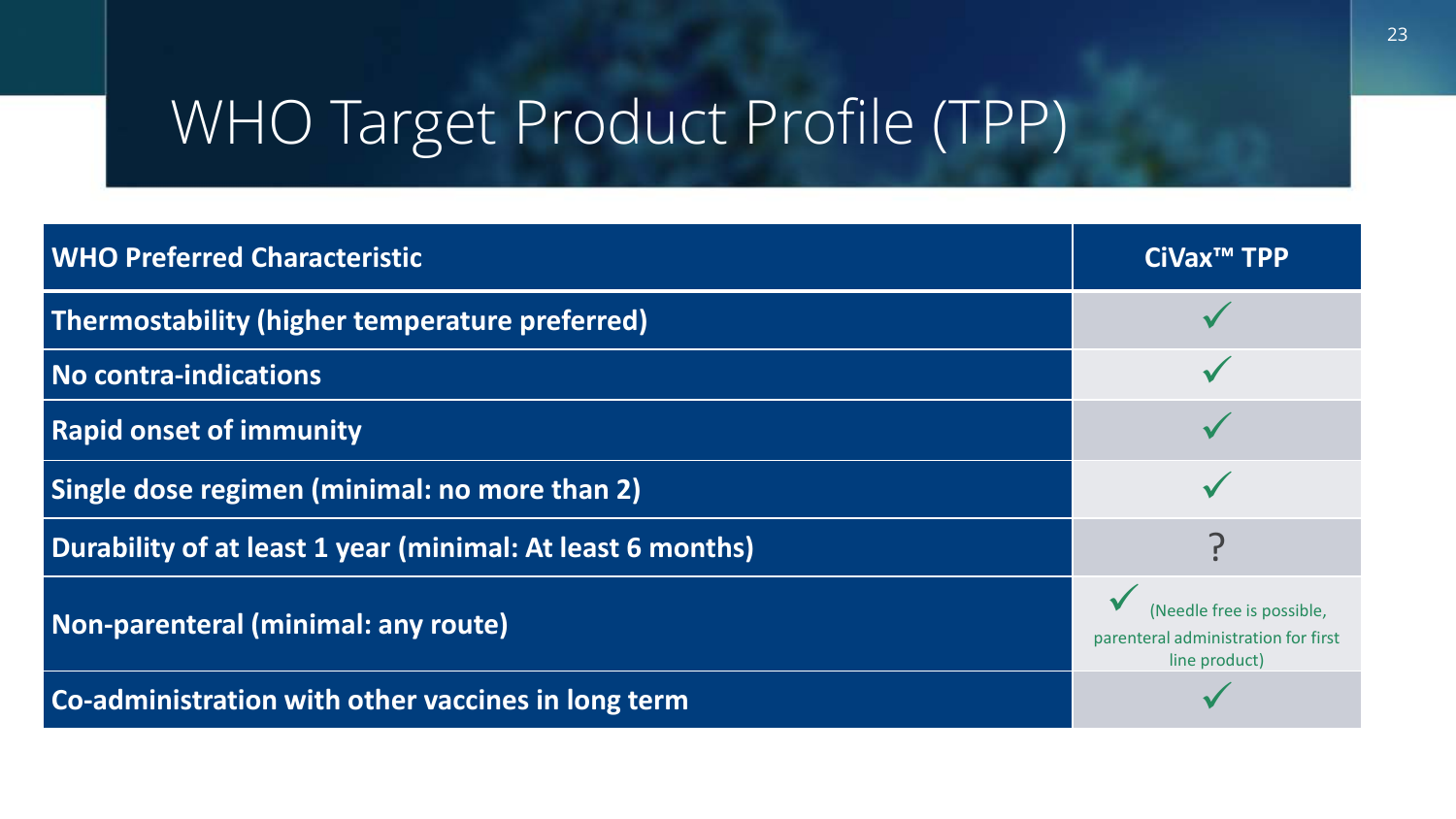#### CiVax™ – COVID-19 Vaccine Candidate

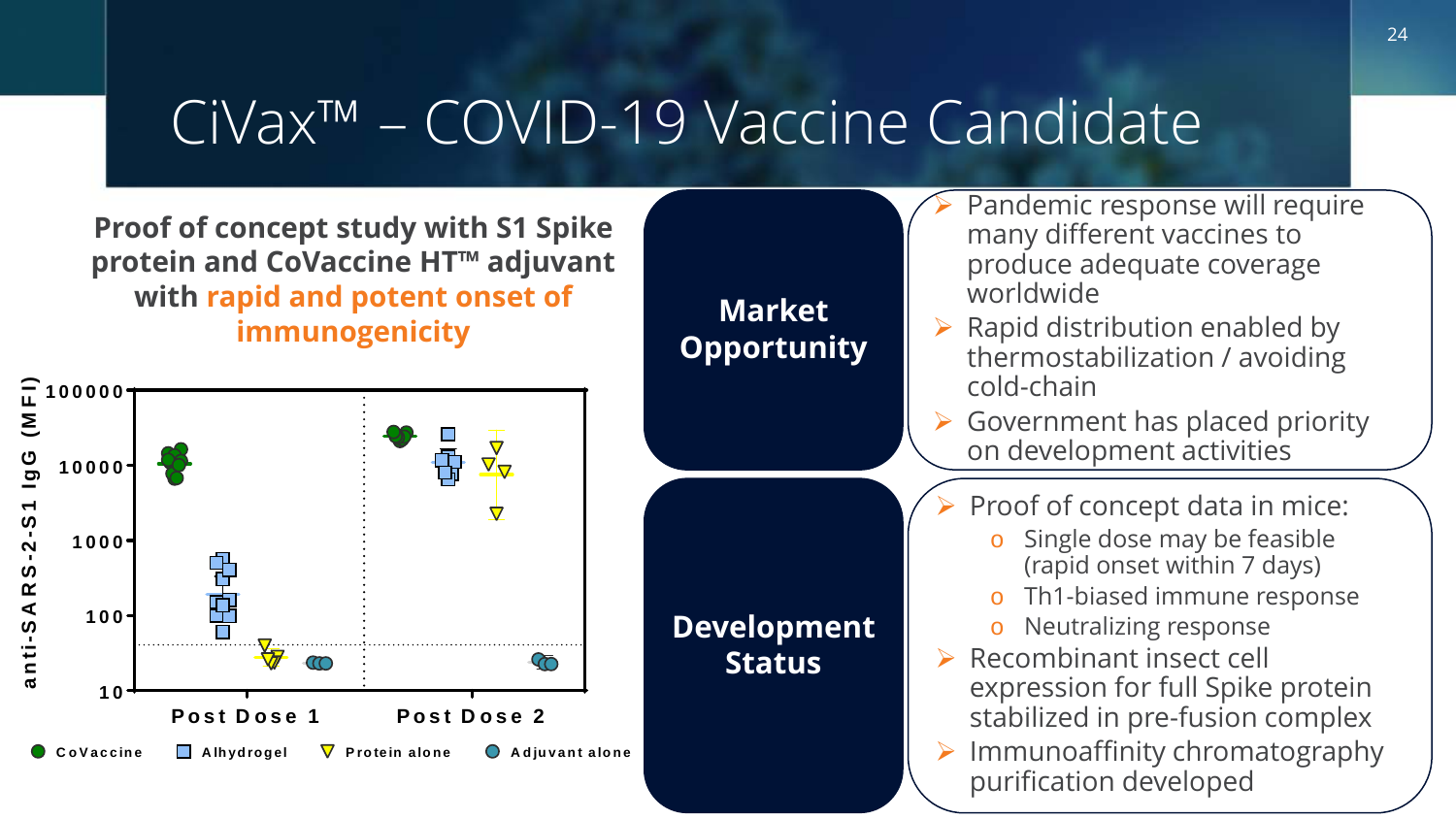## CiVax™ – Proof of Concept Study

#### **Selective response**

- **Th1 bias preferred for COVID-19 vaccines**
	- o **Th1 response demonstrated (IgG2a and IgG2b subtype responses) in BALB/c (Th2-biased) mice with the use of CoVaccine**
	- o **Superior response to alhydrogel (alum) – shows strong Th2 bias**

#### **Isotype Characterization Th1 Balanced anti-SARS2-S1 IgG (M FI)**  $(MF)$ **100000 90 10000**  $\overline{\phantom{0}}$  $S - S$ **1000** nti-SAR **100 1 0 IgG 1 IgG 2a IgG 2b IgG 2c IgG 3 IgM** CoVaccine **Alhydrogel** Protein alone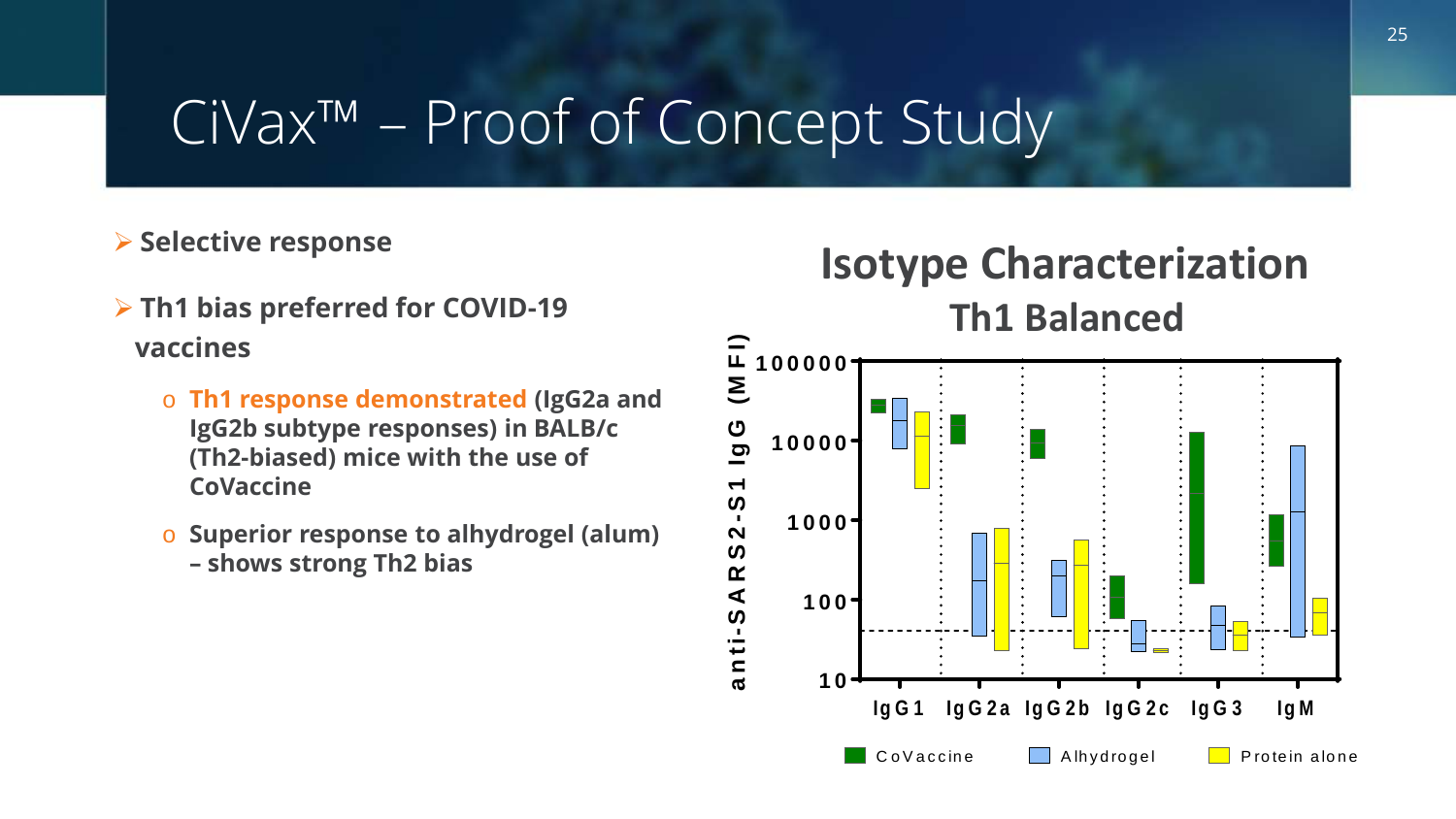## CiVax™ – Proof of Concept Study

- **Strong neutralizing antibody responses** 
	- o **PRNT90 = 1620**
	- o **As good as post-convalescent plasma**
- **Enhanced cell mediated immunity** 
	- o **IFN**γ **response indicative of Th1 biased T-cell memory response**
- **Actively exploring the possibility for single dose formulation**

#### **Cell-Mediated Immunity**

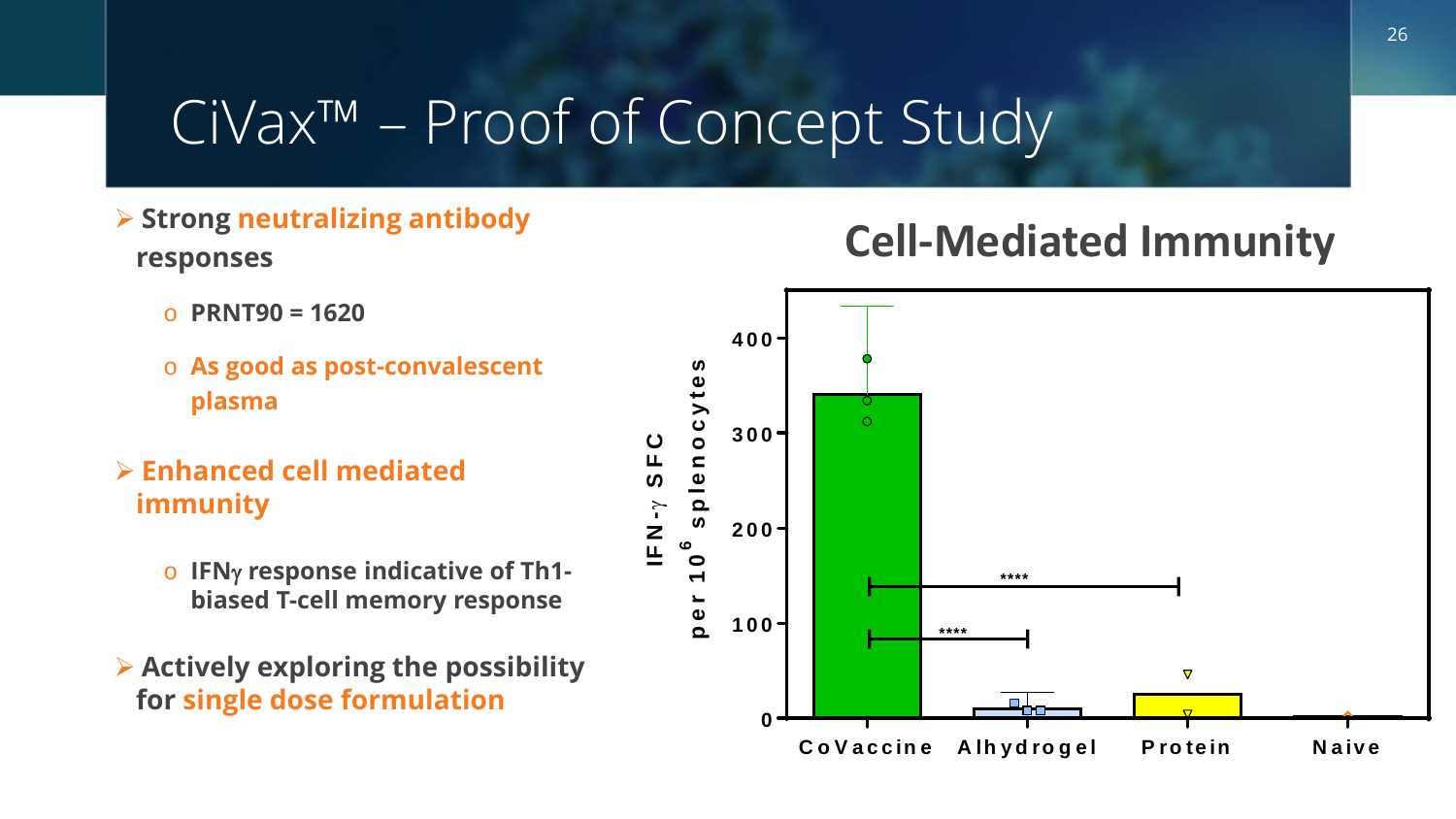#### CiVax™ – Proprietary Antigen

- **Expression of full spike protein with mutation to lock the pre-fusion configuration**
- **Immunoaffinity chromatography ensures proper / recognizable protein antigen**
- **Immunogenicity as early as 7 days post-dose**
	- o **CoVaccine improves kinetics and magnitude of response**
- **Rapid development possible (manufacturing scale up, Phase 1 study initiation) with funding**

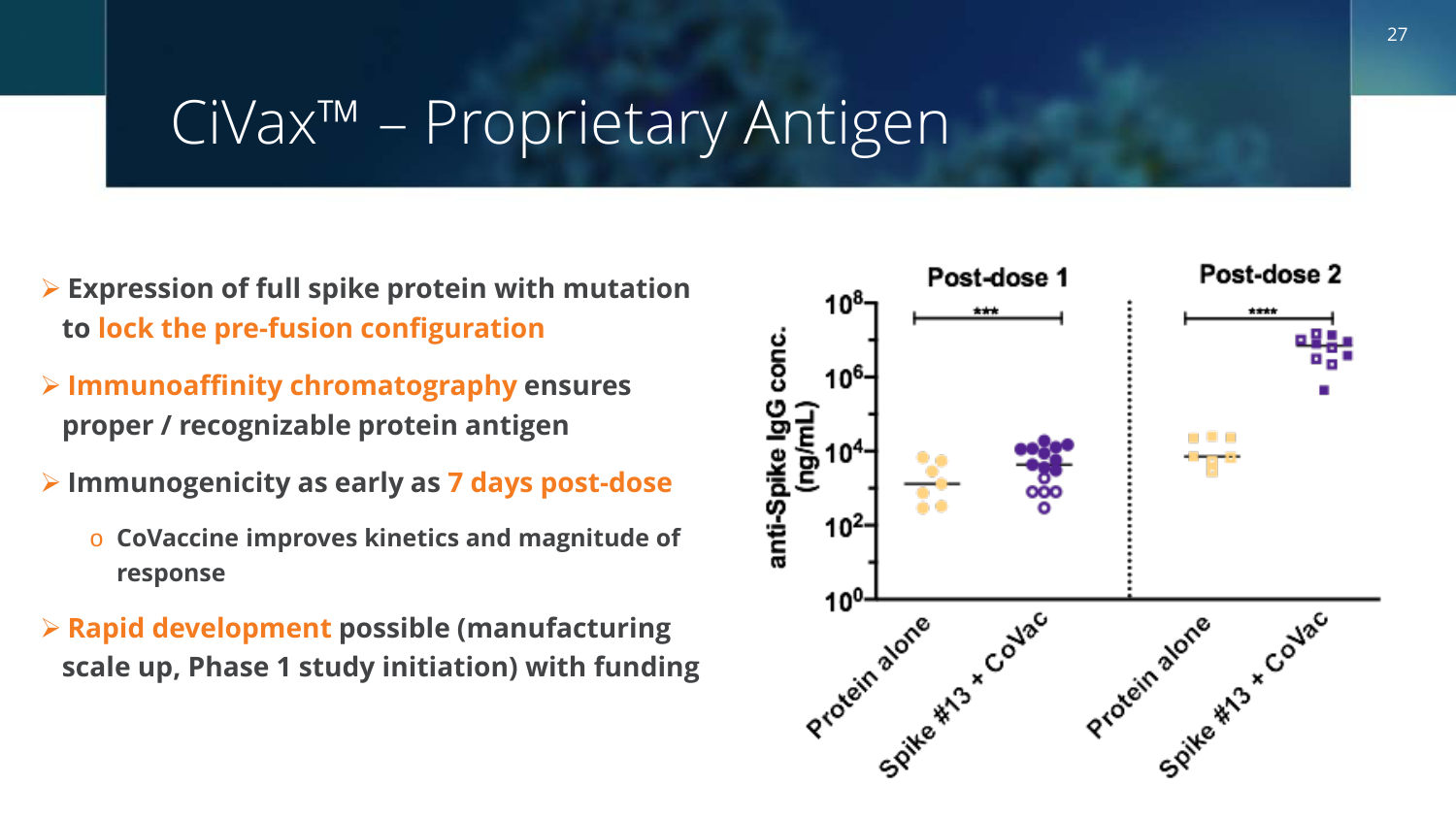#### CiVax™ – Proprietary Antigen

- **Strong Th1 response in adjuvanted vaccine after 2nd dose**
	- o **IgG2a and IgG2b represent the Th1 response**
	- o **Study conducted in Swiss Webster mice (outbred)**

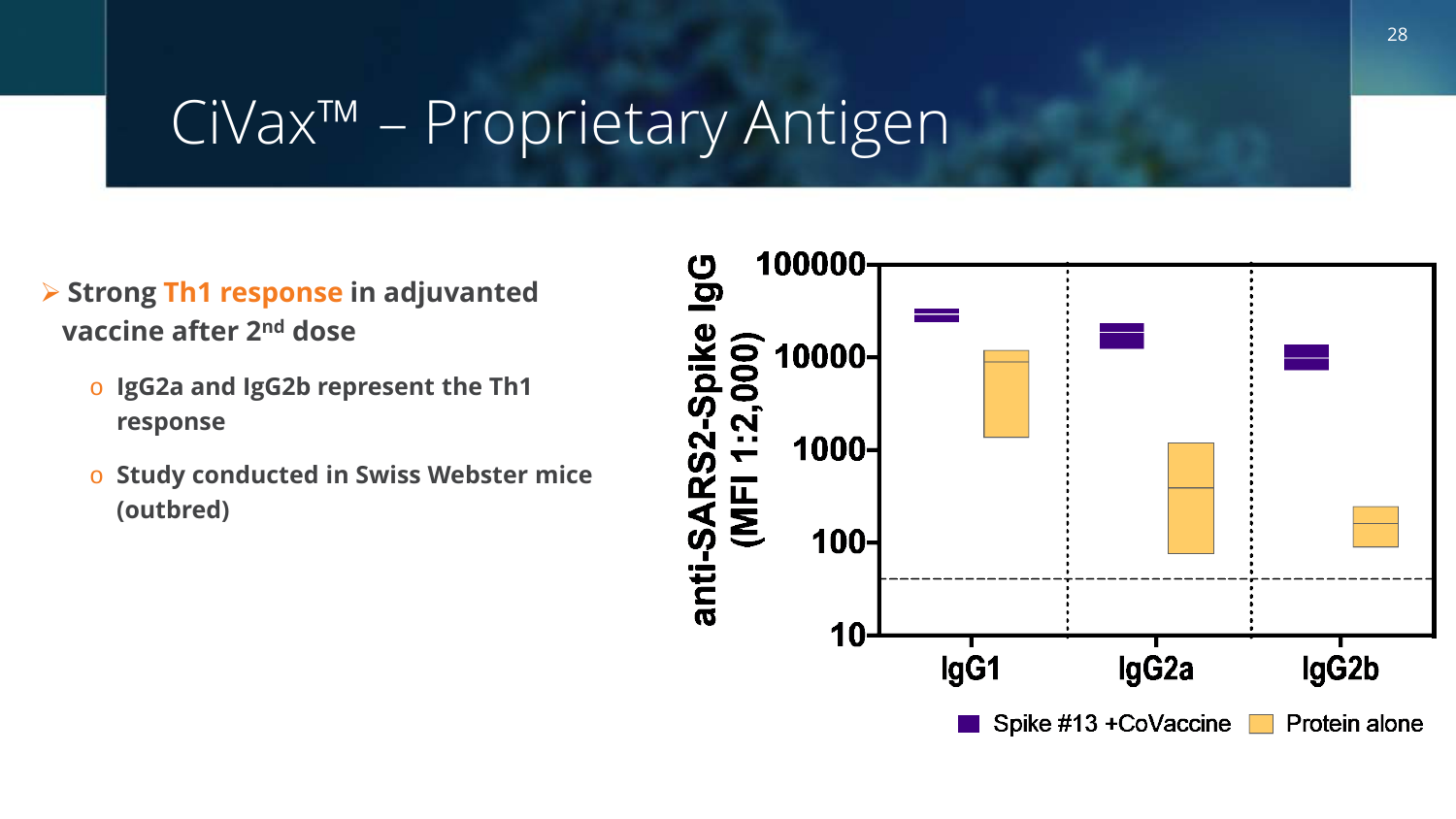## CiVax™ – Proprietary Antigen

#### **Strong cell mediated immune response after 2nd dose**

o **Preliminary data show high amount of cells secreting IFN-**γ **representing recall memory response of splenic T-cells** 

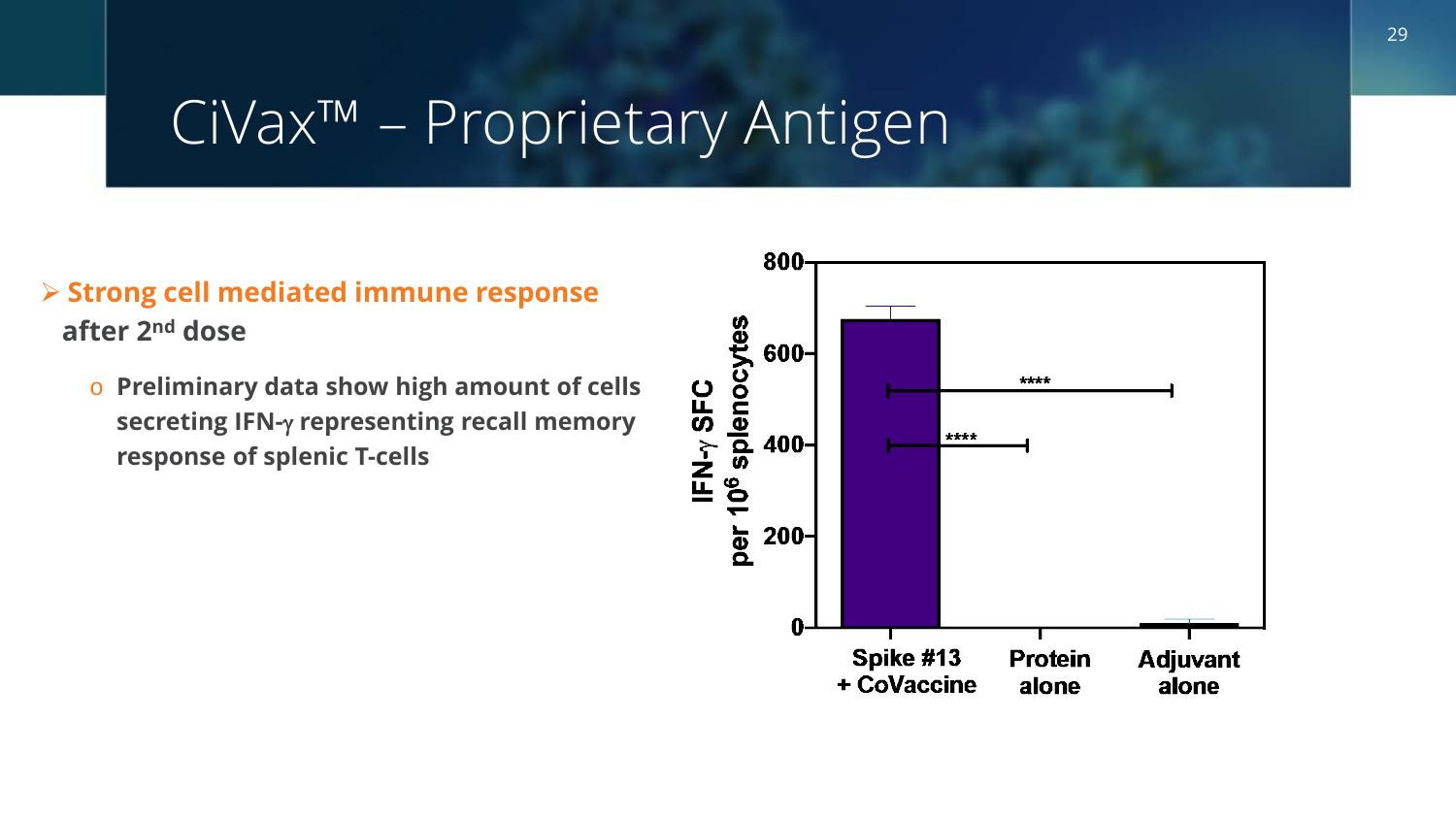#### Dusquetide – Potential Therapeutic in COVID-19

- **Dusquetide (active ingredient in SGX942 for oral mucositis) has been shown to control the inflammatory response to infection while enhancing the anti-infective and tissue healing pathways**
- **Potential to provide benefit in preventing progression to and/or treating moderate to severe disease arising from SARS-CoV-2 infection:**
	- o **Potentially administer to all hospitalized patients to prevent progression to severe respiratory illness**
	- o **Potentially administer to moderate to severe patients to aid in the control of infection in conjunction with remdesivir**
- **Soligenix continues to seek non-dilutive funding to potentially advance the therapeutic use of dusquetide in emerging infectious diseases, including COVID-19**
	- o **Funding agencies to date have been focused on re-purposing approved drugs, as opposed to evaluating drugs in clinical development**
	- o **With Phase 3 outcome for dusquetide in oral mucositis rapidly approaching (Q4 2020) and with very benign safety profile observed to date, Soligenix continues to pursue multiple funding pathways**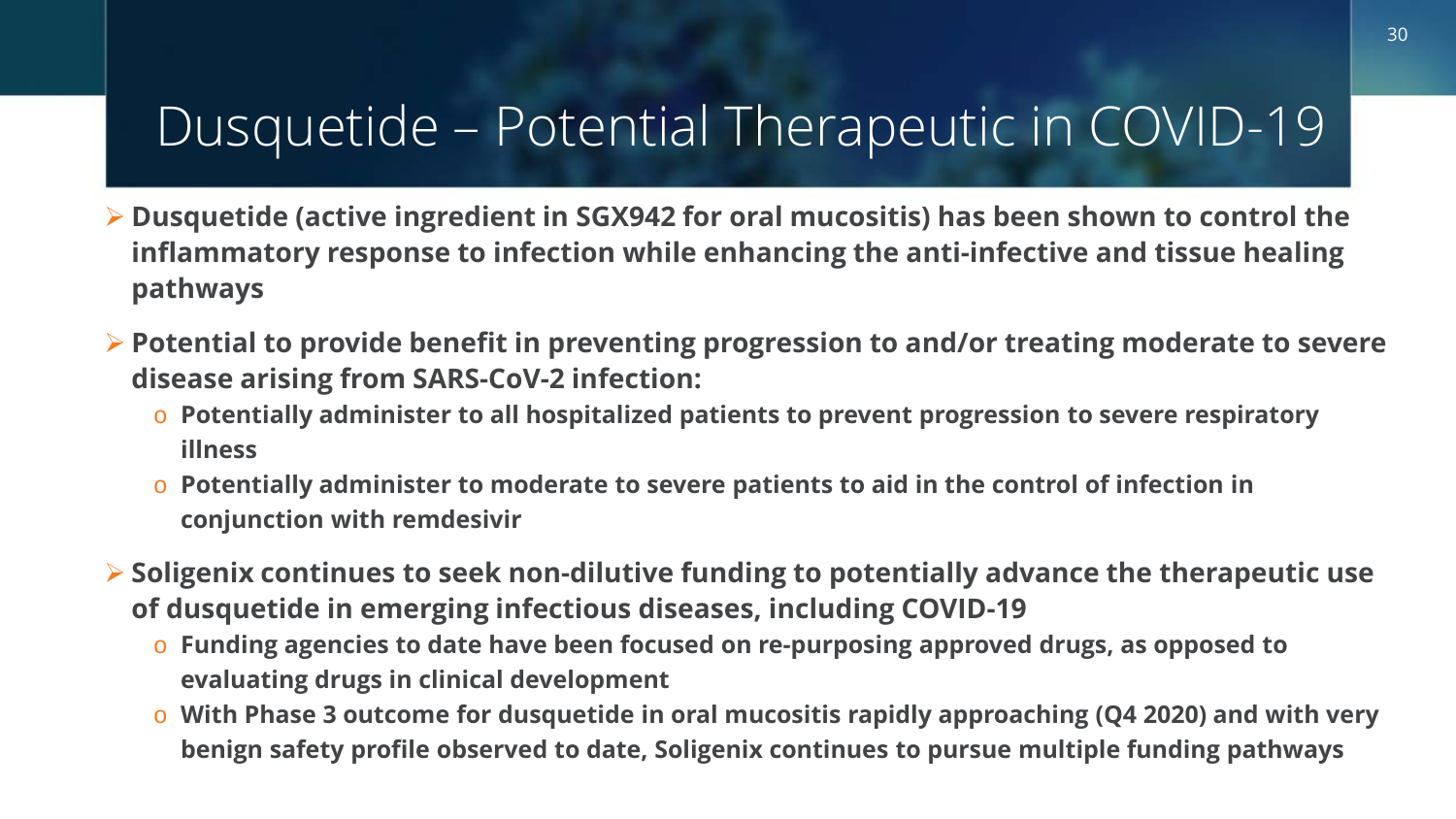#### Daniel Ring, MBA

**Vice President, Business Development and Strategic Planning**

- **22 years industry experience,**
	- o **Business development experience includes work with large (e.g., Merck & Co.) and small companies**
	- o **Experience with growing commercial operations (e.g., Exela Pharma Sciences LLC)**
- **Detailed bio at:<https://www.soligenix.com/about/executive-team/>**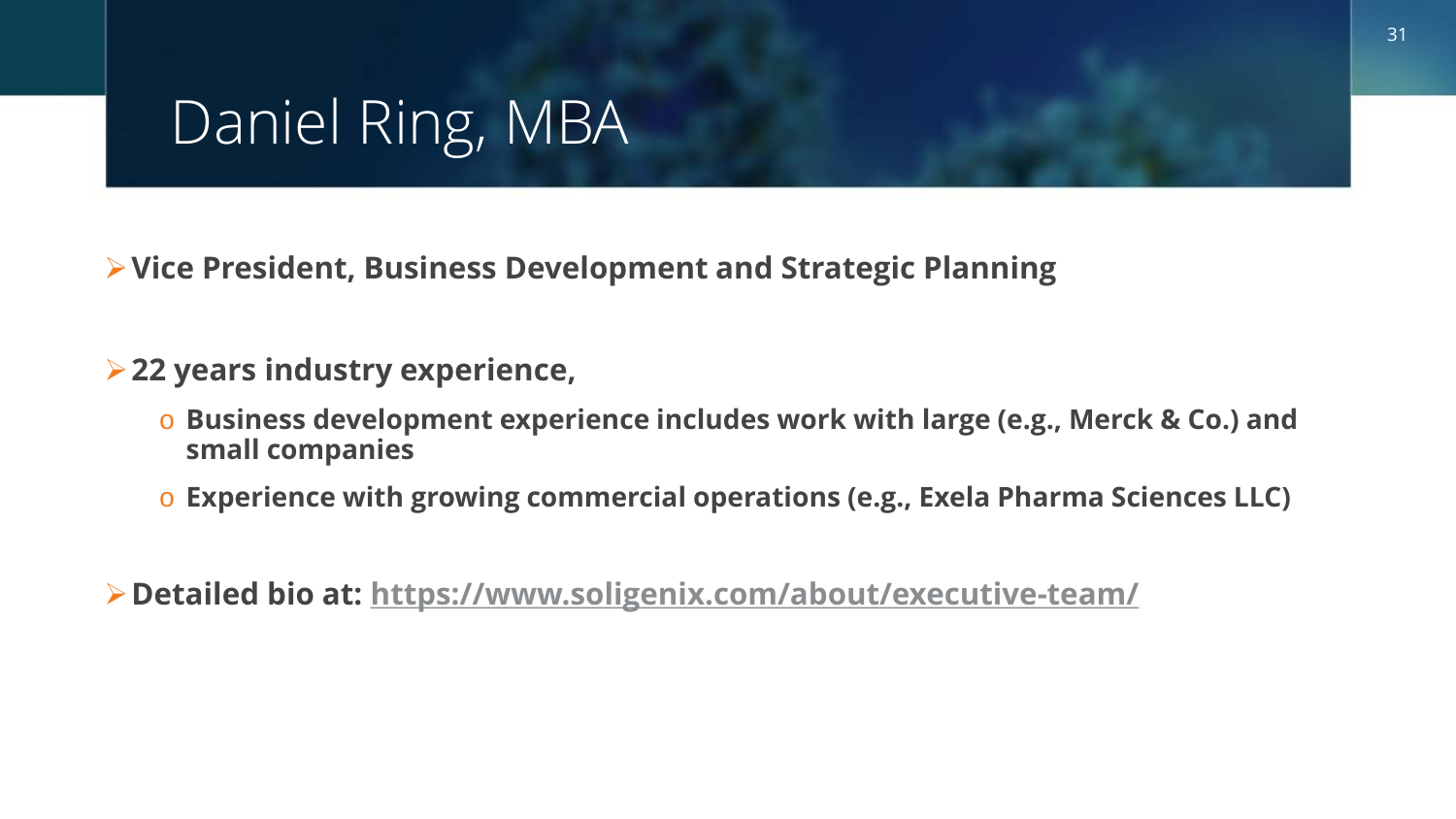#### COVID-19 Vaccine Market Potential

#### **Potential Value** Global COVID - 19 vaccine market is estimated to be worth approximately \$23 Billion\* o Current entire global vaccine market is approximately \$40B\*  $\triangleright$  Pandemic response will require many different vaccines for worldwide coverage Long term value of re-vaccination of COVID-19 similar to seasonal flu vaccines o U.S. influenza vaccine market valued at US\$ 2.6 billion in 2019  $\frac{1}{5}$ ;  $\degree$  2019-20 US flu season resulted in 24,000 – 62,000 flu deaths $\pm$ o COVID-19 vaccines will likely require multiple doses over many years to achieve herd immunity **Size of market:** Billions of doses will be needed to satisfy global requirements providing room for multiple suppliers **Distribution advantage:** Employs Soligenix's thermostabilization platform ThermoVax®, which simplifies and broadens distribution by avoiding cold-chain **► Gold standard vaccine platform**: Tried and true vaccine technology with potential lower regulatory risk and higher public acceptance **Seasonal use:** May be used as an annual or semi-annual booster irrespective of the vaccine utilized for the first vaccination, if the need were to arise **CiVax™ Strategic Rationale**

Sources: \*Goldman Sachs research note July 29, 2020, assumes 50% vaccination rate and two does at \$19.50 / dose. **§** Market Insights report. ± CDC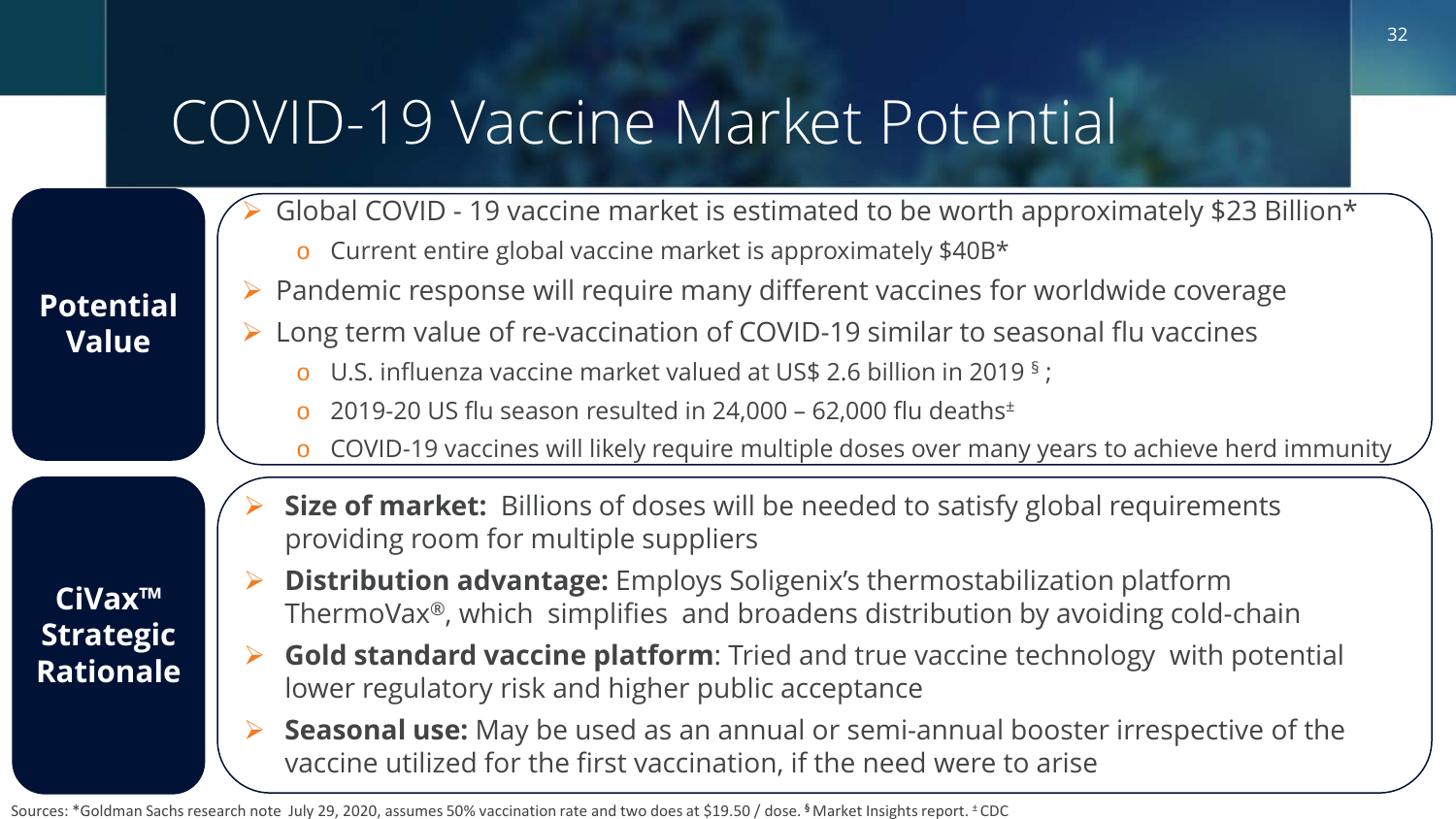#### First Generation Vaccines vs. Second Generation CiVax™

#### **First generation vaccines utilize more novel and less understood technologies**

- o **Potential to introduce additional regulatory risk and may limit repeat use**
- o **"Tried and True" protein subunit vaccine has established regulatory and safety precedent**
	- **Introduction of novel CoVaccine adjuvant expands the applicability of the standard protein vaccine approach**
- o **"Tried and True" approach may address more hesitant populations**
	- Potential slow adoption of novel technologies; data show 30% of people say they will take 1st gen vaccine; 40% will wait 6-12 months and 30% >12 months
- **First generation vaccines may potentially limit availability due to both cold-chain logistical and safety constraints**
	- o **CiVax may be more easily distributed (e.g., ambient temperature)**
	- o **CiVax may address these other populations (e.g. elderly, immunocompromised)**
- **First generation vaccines may have limited utility for repeat vaccination**
	- o **CiVax may be used to boost any other vaccine platform used for earlier immunizations**

#### **First generation vaccines may identify "correlates of immune protection"**

o **Potential to accelerate clinical development of "tried and true" vaccines with very low safety risk**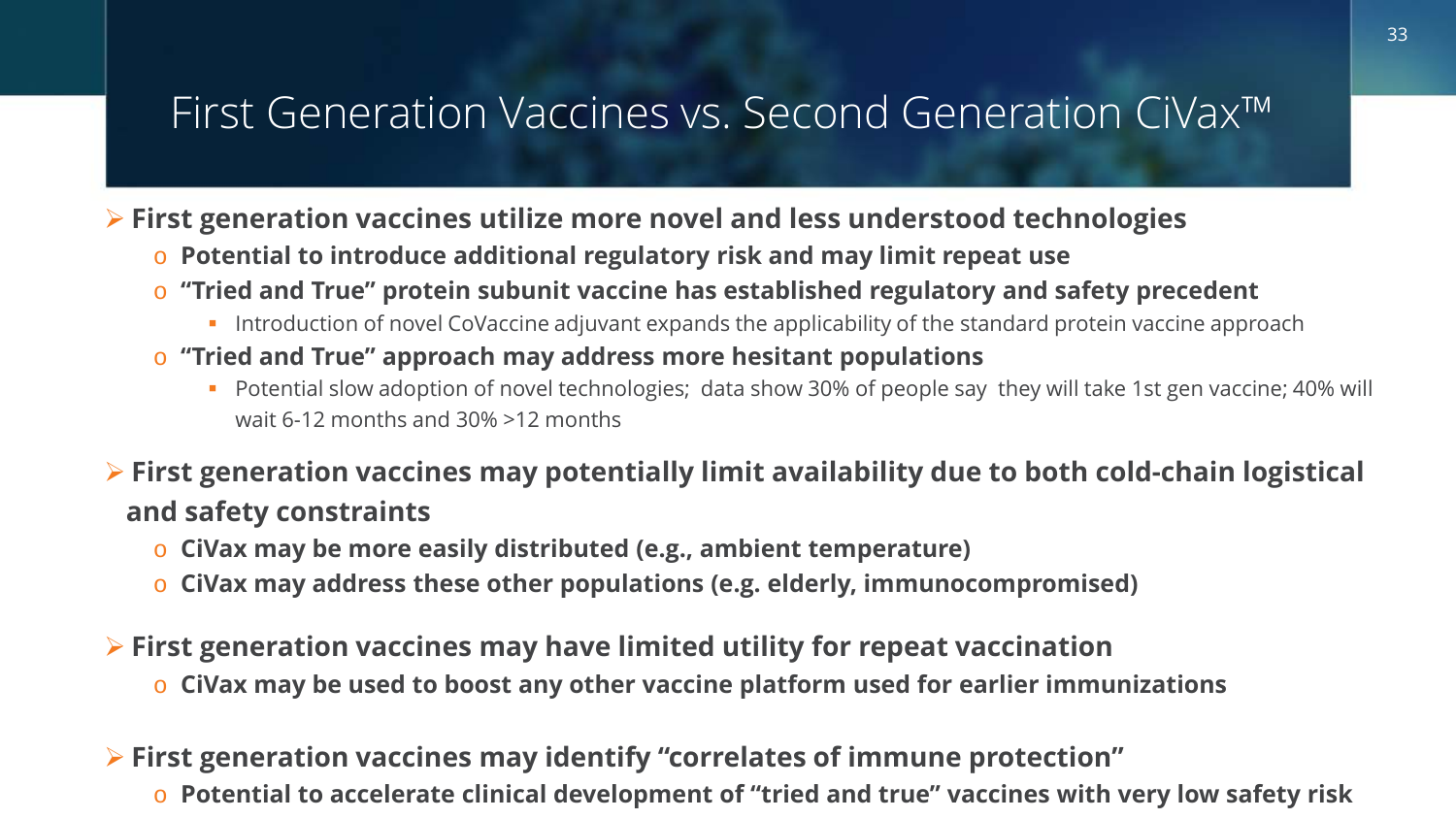### Christopher Schaber, PhD

**Chairman, President & CEO**

**30 years of broad R&D and operational experience across pharmaceutical and biotech industry**

- o **Discovery Laboratories (COO)**
- o **Acute Therapeutics (Co-Founder)**
- o **Ohmeda Pharmaceuticals**
- o **The Liposome Company**
- o **Wyeth Ayerst**

**Detailed bio at:<https://www.soligenix.com/about/executive-team/>**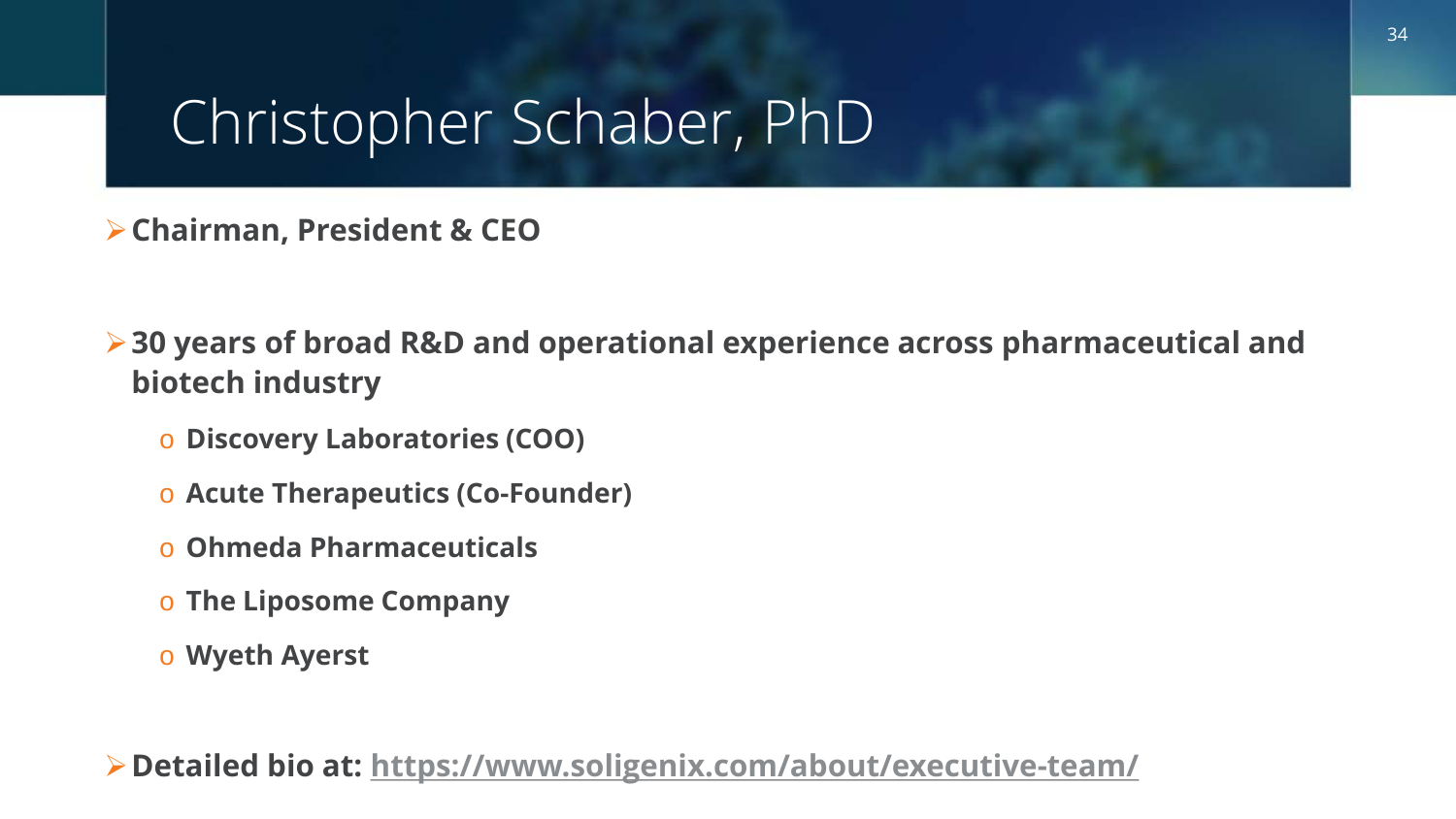# In Summary

 **Multiple products with fast track and/or orphan designation, each of which holds potential for significant commercial returns** 

**Phase 3 assets with data readout approaching**

- o **Cutaneous T-cell lymphoma (SGX301)** 
	- *Positive statistically significant final results achieved*; follow-up ongoing
- o **Oral mucositis in head & neck cancer (SGX942)** 
	- Pivotal study in progress; interim analysis *complete;* final results *4Q 2020*
- **Potential for significant near-term value creation**
- **Collaborations with biotech, academia and government agencies**
- **CiVax™: COVID-19 vaccine in development**
	- o **Target product profile: 1 or 2 dose thermostable vaccine reconstituted water for injection immediately prior to use that elicits Th1 balanced antibody response and cell mediated response to SARS-CoV-2**

#### **Dusquetide: COVID-19 therapeutic potential**

o **Investigating as a potential treatment for hospitalized patients with either mild to moderate or moderate to severe COVID-19**